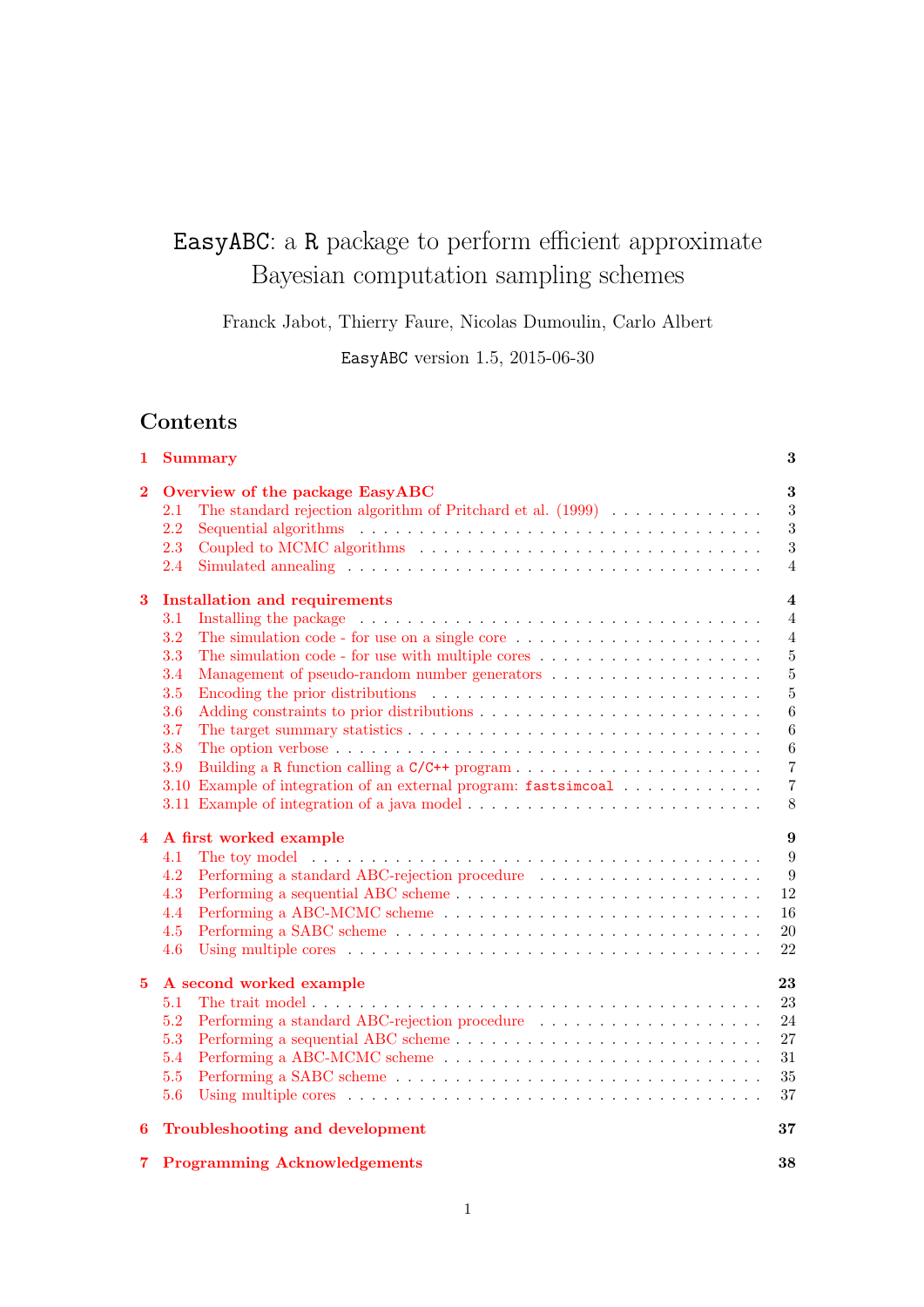# [8 References](#page-37-1) 38

<sup>&</sup>lt;sup>1</sup>This document is included as a vignette (a LATEX document created using the R function Sweave) of the package EasyABC. It is automatically dowloaded together with the package and can be accessed through R typing vignette("EasyABC").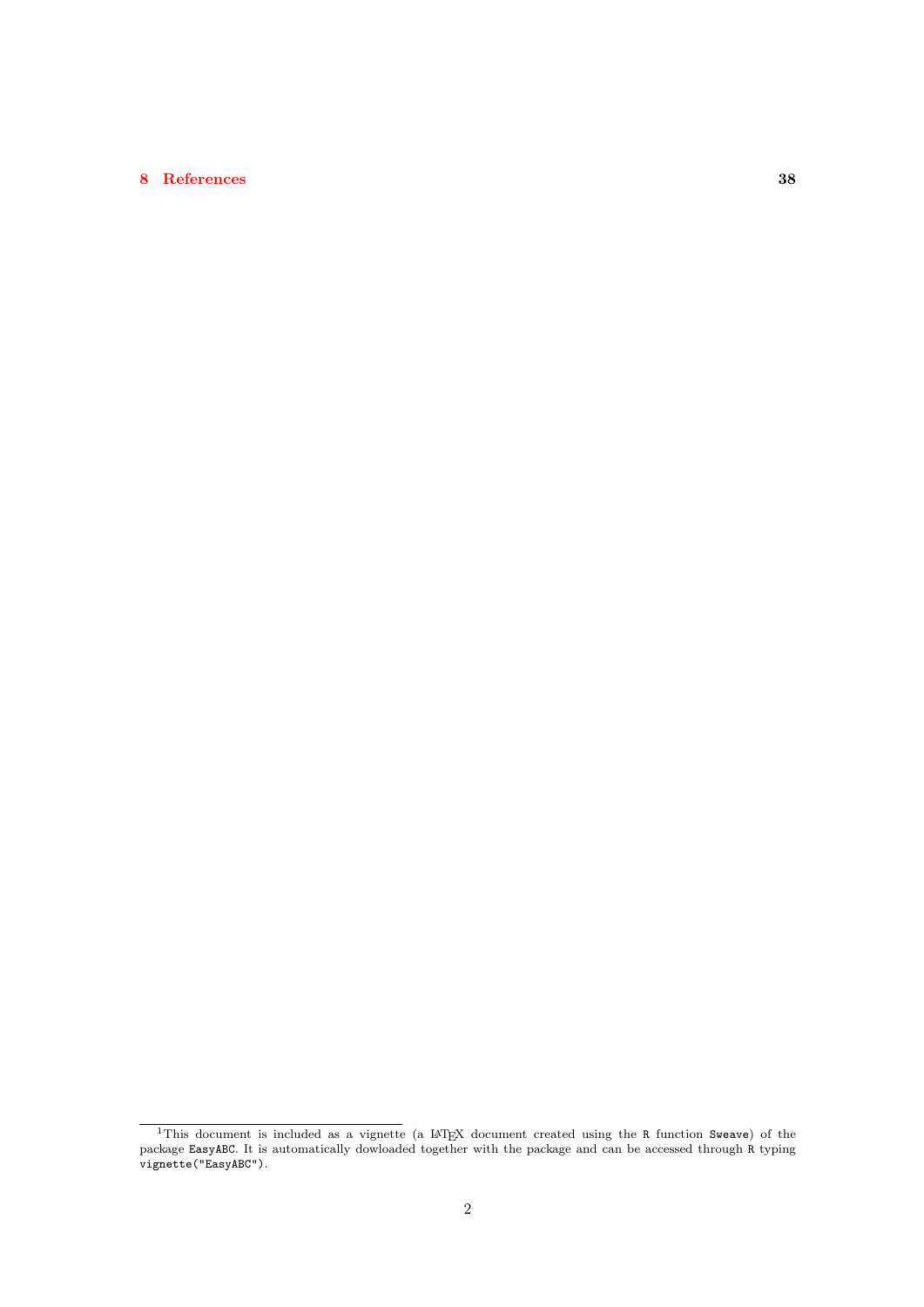# <span id="page-2-0"></span>1 Summary

The aim of this vignette is to present the features of the EasyABC package. Section [2](#page-2-1) describes the different algorithms available in the package. Section [3](#page-3-1) details how to install the package and the formatting requirements. Sections [4](#page-8-0) and [5](#page-22-0) present two detailed worked examples.

# <span id="page-2-1"></span>2 Overview of the package EasyABC

EasyABC enables to launch various ABC schemes and to retrieve the ouputs of the simulations, so as to perform post-processing treatments with the various R tools available. EasyABC is also able to launch the simulations on multiple cores of a multi-core computer. Four main types of ABC schemes are available in EasyABC: the standard rejection algorithm of Pritchard et al. (1999), sequential schemes first proposed by Sisson et al. (2007), coupled to MCMC sequential schemes first proposed by Marjoram et al. (2003), and a Simulated Annealing algorithm (SABC) suggested in Albert et al. (2014). Four different sequential algorithms are available: the ones of Beaumont et al. (2009), Drovandi and Pettitt (2011), Del Moral et al. (2012) and Lenormand et al. (2012). Four different MCMC schemes are available: the ones of Marjoram et al. (2003), Wegmann et al. (2009a), a modification of Marjoram et al. (2003)'s algorithm in which the tolerance and proposal range are determined by the algorithm, following the modifications of Wegmann et al. (2009a). Details on how to implement these various algorithms with EasyABC are given in the manual pages of each function and two examples are detailed in Sections [4](#page-8-0) and [5.](#page-22-0) We provide below a short presentation of each implemented algorithm.

# <span id="page-2-2"></span>2.1 The standard rejection algorithm of Pritchard et al. (1999)

This sampling scheme consists in drawing the model parameters in the prior distributions, in using these model parameter values to launch a simulation and in repeating this two-step procedure nb\_simul times. At the end of the nb\_simul simulations, the simulations closest to the target (or at a distance smaller than a tolerance threshold) in the space of the summary statistics are retained to form an approximate posterior distribution of the model parameters.

# <span id="page-2-3"></span>2.2 Sequential algorithms

Sequential algorithms for ABC have first been proposed by Sisson et al. (2007). These algorithms aim at reducing the required number of simulations to reach a given quality of the posterior approximation. The underlying idea of these algorithms is to spend more time in the areas of the parameter space where simulations are frequently close to the target. Sequential algorithms consist in a first step of standard rejection ABC, followed by a number of steps where the sampling of the parameter space is not anymore performed according to the prior distributions of parameter values. Various ways to perform this biased sampling have been proposed, and four of them are implemented in the package EasyABC.

# <span id="page-2-4"></span>2.3 Coupled to MCMC algorithms

The idea of ABC-MCMC algorithms proposed by Marjoram et al. (2003) is to perform a Metropolis-Hastings algorithm to explore the parameter space, and in replacing the step of likelihood ratio computation by simulations of the model. The original algorithm of Marjoram et al. (2003) is implemented in the method "Marjoram original" in EasyABC. Wegmann et al. (2009) later proposed a number of improvements to the original scheme of Marjoram et al. (2003): they proposed to perform a calibration step so that the algorithm automatically determines the tolerance threshold, the scaling of the summary statistics and the scaling of the jumps in the parameter space during the MCMC. These improvements have been implemented in the method "Marjoram". Wegmann et al. (2009) also proposed additional modifications, among which a PLS transformation of the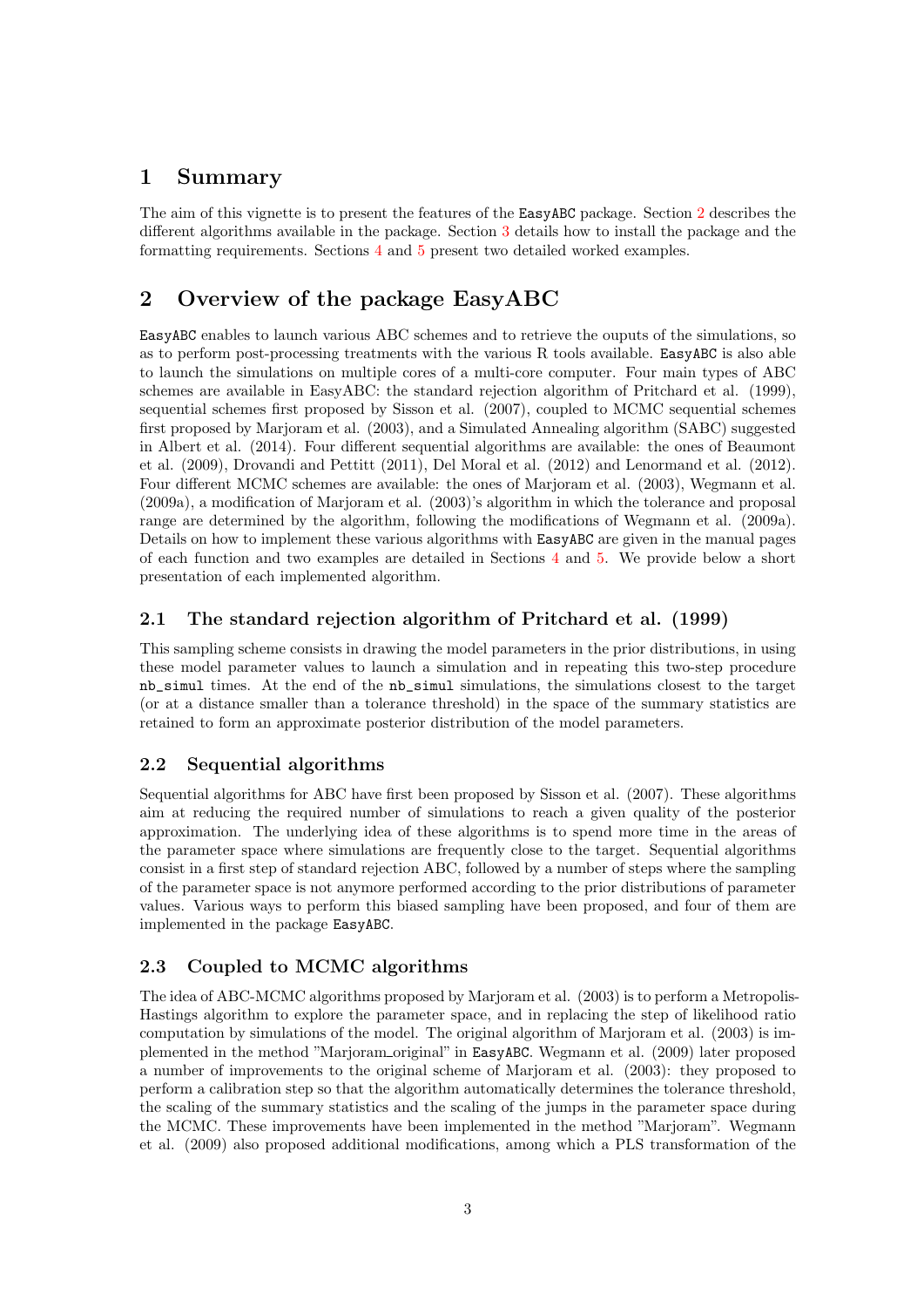summary statistics. The complete Wegmann et al. (2009)'s algorithm is implemented in the method "Wegmann".

## <span id="page-3-0"></span>2.4 Simulated annealing

Inspired by Simulated Annealing algorithms used for optimization, the SABC algorithm from Albert et al. (2014) propagates an ensemble of particles in the product space of parameters and model outputs and continuously lowers the tolerance between model outputs and the data so that the parameter marginal converges to the posterior. The tolerance is lowered adaptively so as to minimize entropy production, which serves as a measure for computational waste. In EasyABC, SABC is implemented in the function SABC.

# <span id="page-3-1"></span>3 Installation and requirements

### <span id="page-3-2"></span>3.1 Installing the package

A version of R greater than or equal to 2.15.0 is required. The package has been tested on Windows 32 and Linux, but not on Mac. To install the EasyABC package from R, simply type:

### > install.packages("EasyABC")

Once the package is installed, it needs to be loaded in the current R session to be used:

#### > library(EasyABC)

For online help on the package content, simply type:

### > help(package="EasyABC")

For online help on a particular command (such as the function  $ABC$  sequential), simply type:

### > help(ABC\_sequential)

### <span id="page-3-3"></span>3.2 The simulation code - for use on a single core

Users need to develop a simulation code with minimal compatibility constraints. The code can either be a R function or a binary executable file.

If the code is a R function, its argument must be a vector of parameter values and it must return a vector of summary statistics. If the option use\_seed=TRUE is chosen, the first parameter value passed to the simulation code corresponds to the seed value to be used by the simulation code to initialize the pseudo-random number generator. The following parameters are the model parameters.

If the code is a binary executable file, it needs to read the parameter values in a file named 'input' in which each line contains one parameter value, and to output the summary statistics in a file named 'output' in which each summary statistics must be separated by a space or a tabulation. If the code is a binary executable file, a wrapper R function named 'binary model' is available to interface the executable file with the R functions of the EasyABC package (see section [5](#page-22-0) below).

Alternatively, users may prefer building a R function calling their binary executable file. A short tutorial is provided in section [3.9](#page-6-0) to call a C/C++ program.

NB: Currently, SABC ignores the use\_seed option and requires a function, whose first argument is the parameter vector.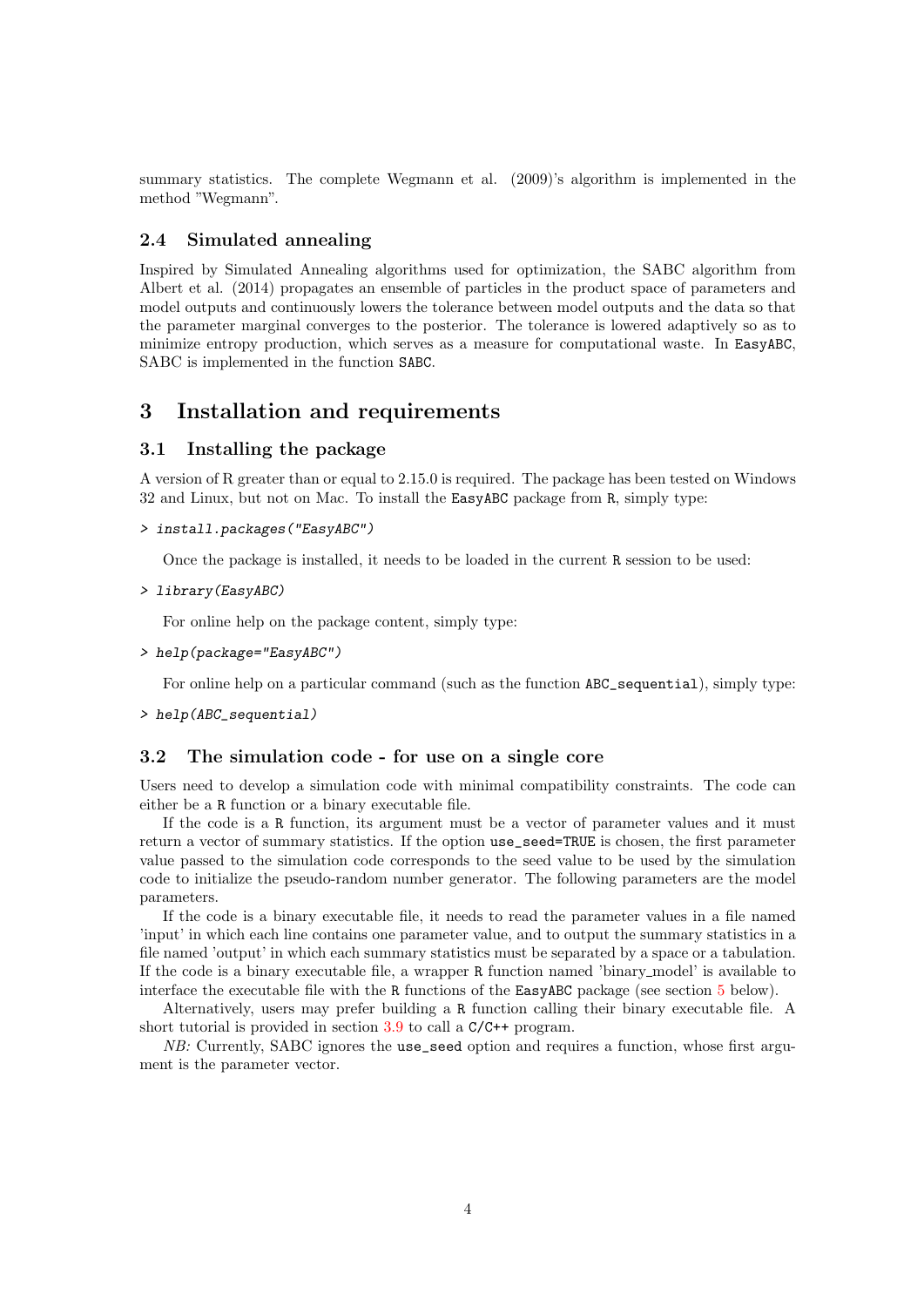## <span id="page-4-0"></span>3.3 The simulation code - for use with multiple cores

Users need to develop a simulation code with minimal compatibility constraints. The code can either be a R function or a binary executable file.

If the code is a R function, its argument must be a vector of parameter values and it must return a vector of summary statistics. The first parameter value passed to the simulation code corresponds to the seed value to be used by the simulation code to initialize the pseudo-random number generator. The following parameters are the model parameters. This means that the option use\_seed must be turned to TRUE when using EasyABC with multiple cores.

If the code is a binary executable file, it needs to have as its single argument a positive integer k. It has to read the parameter values in a file named 'inputk' (where k is the integer passed as argument to the binary code: 'input1', 'input2'...) in which each line contains one parameter value, and to output the summary statistics in a file named 'outputk' (where k is the integer passed as argument to the binary code: 'output1', 'output2'...) in which each summary statistics must be separated by a space or a tabulation. This construction avoids multiple cores to read/write in the same files. If the code is a binary executable file, a wrapper R function named 'binary model cluster' is available to interface the executable file with the R functions of the EasyABC package (see section [5](#page-22-0) below).

Alternatively, users may prefer building a R function calling their binary executable file. A short tutorial is provided in section [3.9](#page-6-0) to call a C/C++ program.

NB: Currently, SABC does currently not support the usage of multiple cores.

# <span id="page-4-1"></span>3.4 Management of pseudo-random number generators

To insure that stochastic simulations are independent, the simulation code must either possess an internal way of initializing the seeds of its pseudo-random number generators each time the simulation code is launched. This can be achieved for instance by initializing the seed to the clock value. It is often desirable though to have a way to re-run some analyses with similar seed values. If this option is chosen, a seed value is provided in the input file as a first (additional) parameter, and incremented by 1 at each call of the simulation code. This means that the simulation code must be designed so that the first parameter is a seed initializing value. In the worked example (Section [5\)](#page-22-0), the simulation code trait\_model makes use of this package option, and in the first example (Section [4\)](#page-8-0), the way this option can be used with a simple R function is demonstrated.

 $NB:$  Note that when using multicores with the package functions  $(n_{\text{cluster}} = x \text{ with } x \text{ larger})$ than 1), the option use\_seed=TRUE is forced, since the seed value is also used to distribute the tasks to each core.

## <span id="page-4-2"></span>3.5 Encoding the prior distributions

A list encoding the prior distributions used for each model parameter must be supplied by the user. Each element of the list corresponds to a model parameter and can be defined in two ways:

- 1. By using predefined prior distributions. In this case, the list element must be a vector whose first argument determines the type of prior distribution followed by the argument of the distribution function, possible values are:
	- "unif" for a uniform distribution on a segment, followed by two numbers the minimum and maximum values of the uniform distribution
	- "normal" for a normal distribution, followed by two numbers the mean and standard deviation of the normal distribution
	- "lognormal" for a lognormal distribution, followed by two numbers: the mean and standard deviation on the log scale of the lognormal distribution
	- "exponential" for an exponential distribution, followed by one number: the rate of the exponential distribution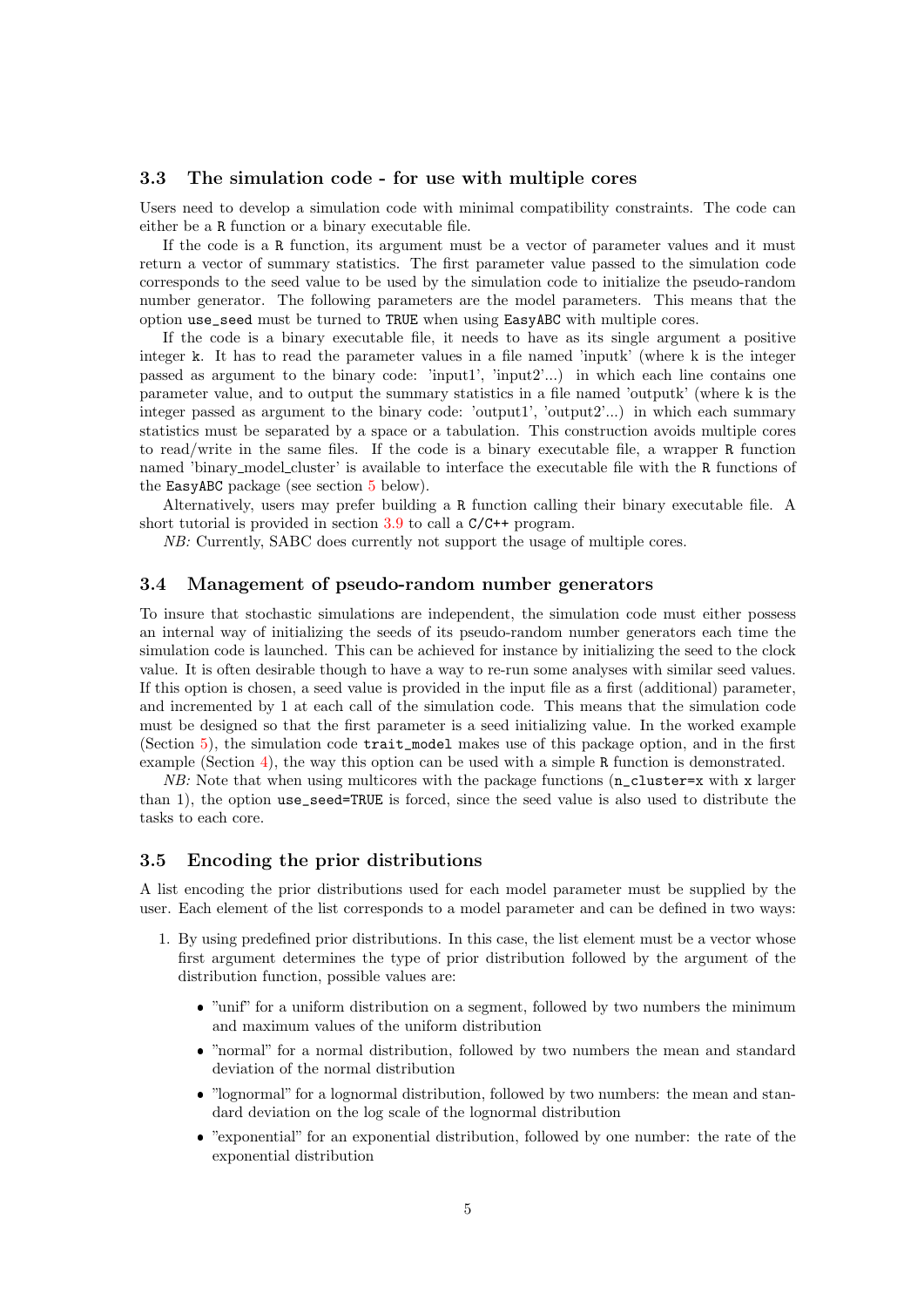```
> my_prior=list(c("unif",0,1),c("normal",1,2))
[[1]]
[1] "unif" "0" "1"
[[2]]
[1] "normal" "1" "2"
```
NB: Note that a fixed variable can be passed to the simulation code by choosing for this fixed variable a uniform prior distribution and a trivial range (with equal lower and upper bounds). The EasyABC methods will not work properly if these fixed variables are passed with other types of prior distributions (like a normal distribution with a standard deviation equal to zero).

2. By providing the user-defined sampling and density function. In this case, each list element must be itself a list of two elements: the sampling function and the density function. For example, a uniform distribution can be defined using this approach with the following code (equivalent to  $my\_prior=list(c("unif",0,1))$ ):

```
> my_prior=list(list(c("runif",1,0,1), c("dunif",0,1)))
[[1]]
[[1]][[1]]
[1] "runif" "1" "0" "1"
[[1]][[2]]
[1] "dunif" "0" "1"
```
NB: SABC requires the prior to be specified as a sampler and as a density (see the examples below).

# <span id="page-5-0"></span>3.6 Adding constraints to prior distributions

To add constraints to prior distributions (for instance, parameter  $1 <$  parameter 2), users need to use the parameter prior\_test in the ABC functions of the package (see their online documentation). This parameter prior\_test will be evaluated as a logical expression, you can use all the logical operators including " $\leq$ ", " $\geq$ ", ... to define whether a parameter set respects the constraint. Each parameter should be designated with "X1", "X2", . . . in the same order as in the prior definition.

Here is an example where the second parameter should be greater than the first one:

```
prior = list(c("unif", 0, 1), c("unif", 0, 10))ABC_rejection(model=a_model,prior=prior,nb_simul=3, prior_test="X2 > X1")
```
### <span id="page-5-1"></span>3.7 The target summary statistics

A vector containing the summary statistics of the data must be supplied. The statistics must be in the same order as in the simulation outputs. The function SABC allows for a semi-automatic generation of summary statistics according to Fearnhead et al. (2012).

### <span id="page-5-2"></span>3.8 The option verbose

Intermediary results can be written in output files in the working directory. Users solely need to choose the option verbose=TRUE when launching the EasyABC functions (otherwise, the default value for verbose is FALSE). Intermediary results consist in the progressive writing of simulation outputs for the functions ABC\_rejection and ABC\_mcmc and in the writing of intermediary results at the end of each step for the function ABC\_sequential. Additional details are provided in the help files of the functions.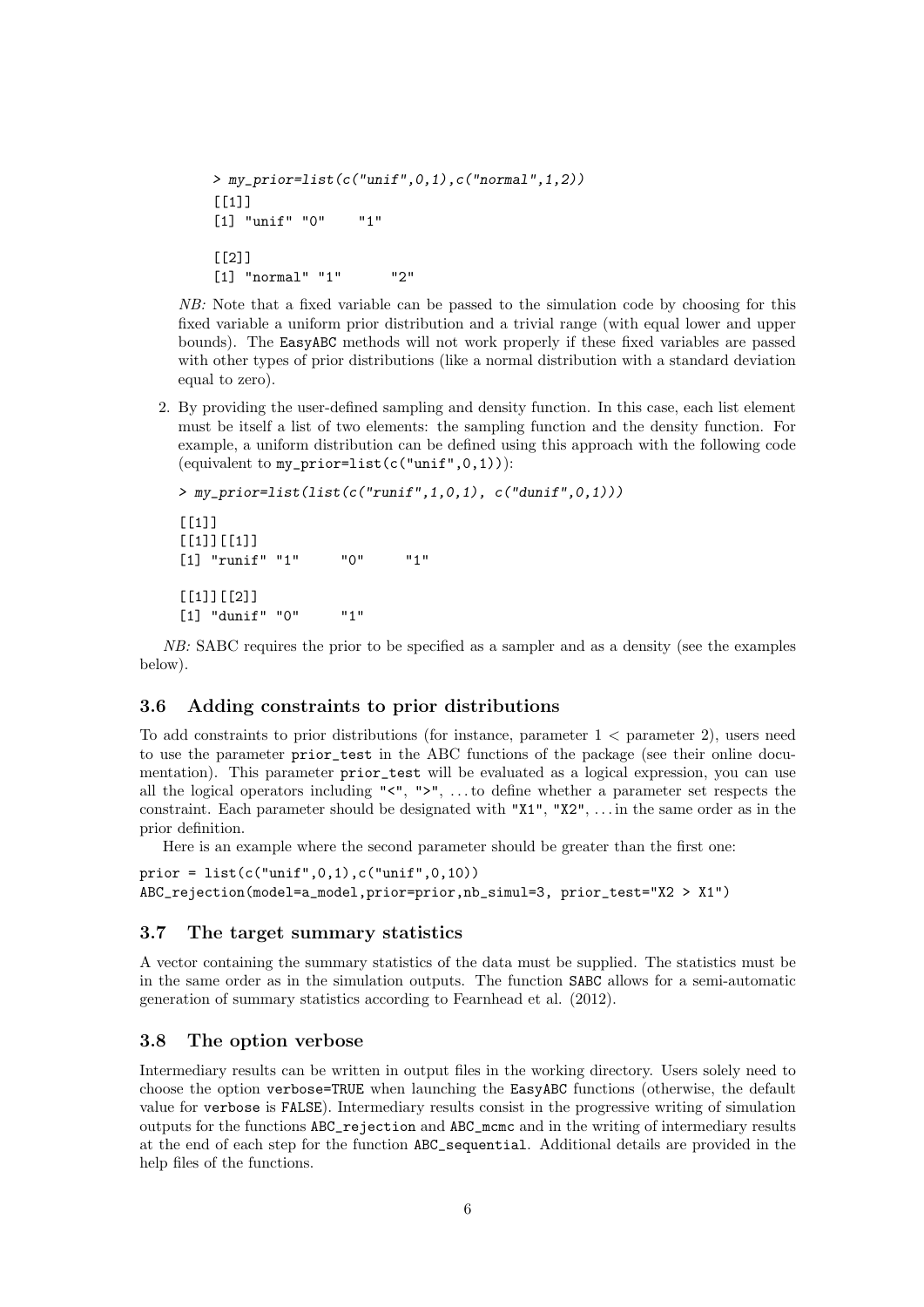# <span id="page-6-0"></span>3.9 Building a R function calling a C/C++ program

Users having a  $C/C++$  simulation code may wish to construct a R function calling their  $C/C++$ program, instead of using the provided wrappers (see sections [3.2](#page-3-3) and [3.3\)](#page-4-0). The procedure is abundantly described in the ['Writing R Extensions' manual.](http://cran.r-project.org/doc/manuals/R-exts.html) In short, this can be done by:

• Adapt your  $C/C++$  program by wrapping your main method into a extern "C" { ... } block. Here is an excerpt of the source code of the trait model provided in this package, in the folder src:

```
extern "C" {
  void trait_model(double *input,double *stat_to_return){
    // compute output and fill the array stat_to_return
  }
}
```
 Build your code into a binary library (.so under Linux or .dll under Windows) with the R CMD SHLIB command. In our example, the command for compiling the trait model and the given output are:

```
$ R CMD SHLIB trait_model_rc.cpp
g++ -I/usr/share/R/include -DNDEBUG -fpic -O2 -pipe -g -c trait_model_rc.cpp
 -o trait_model_rc.o
g++ -shared -o trait_model_rc.so trait_model_rc.o -L/usr/lib/R/lib -lR
```
- Load the builded library in your session with the dyn.load function.
	- > dyn.load("trait\_model\_rc.so")
- Use the .C function for calling your program, like we've done in our trait\_model function:

```
trait_model \leftarrow function(input=c(1,1,1,1,1,1)) {
  .C("trait_model",input=input,stat_to_return=array(0,4))$stat_to_return
}
```
Now, as our model will have two parameters with constant values (see [5\)](#page-22-0), we can fix them as following:

```
trait_model \leftarrow function(input=c(1,1,1,1,1,1)) {
  .C("trait_model", input=c(input[1], 500, input[2:3], 1, input[4:5]),stat_to_return=array(0,4))$stat_to_return
}
```
### <span id="page-6-1"></span>3.10 Example of integration of an external program: fastsimcoal

This example is provided by an EasyABC user Albert Min-Shan Ko (currently at the Department of genetics, Max Planck Institute of Evolutionary Anthropology, Leipzig, Germany). The purpose is to plug a third-party software related to population genetics into the EasyABC workflow. This software needs input data in a given format, so the idea is to wrap the call to the fastsimcoal software into a script that will link EasyABC to fastsimcoal.

Here are the scripts as provided by courtesy of Albert Min-Shan Ko.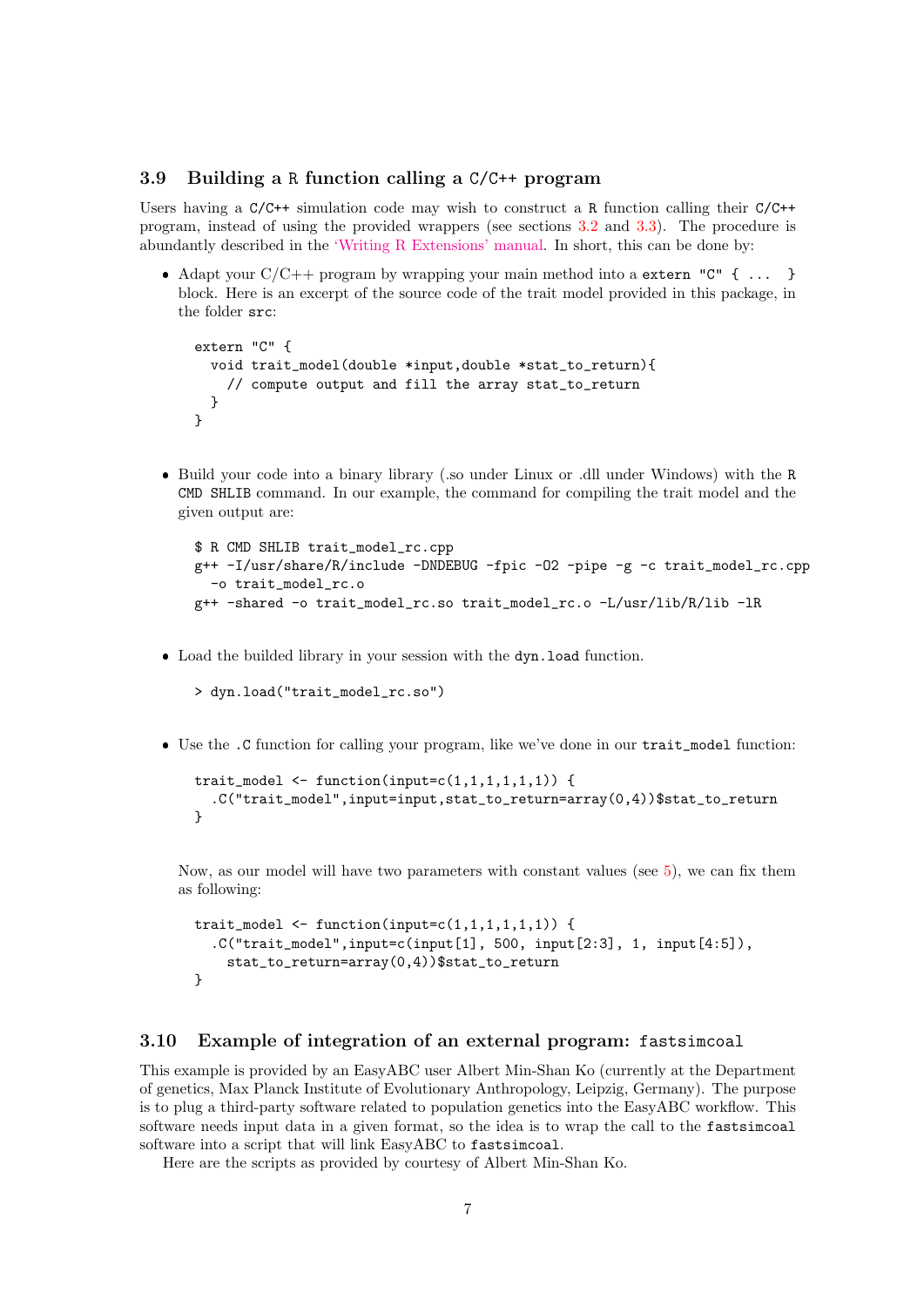First, a R script reformats the parameters to be used by  $\mathtt{fastsimcoal}$  (here named  $\mathtt{mod.input.r}$ ).

```
r<-read.table('input',head=F)
sink('mod.input')
cat(paste('1', 'p1', 'unif',round(r[1,],0),round(r[1,],0),sep=' \t)cat('\n'\)cat(paste('1', 'p2', 'unif', round(r[2,], 0), round(r[2,], 0), sep=' \t)cat('\n\n')cat(paste('1', 'p3', 'unif', round(r[3,],0), round(r[3,],0), sep=' \t)sink()
```
 Second, a GNU Bash script (here names run\_sim.sh) invokes the latter R script and builds a parameter file for fastsimcoal (sim.est), runs fastsimcoal and computes some summary statistics with the arlequin program.

```
#!/bin/bash
rm -fr sim
Rscript mod.input.r
cat \langle(sed -n 1p template.est) \langle(sed -n '1,3'p mod.input) \langle<(sed -n '5,\$'p template.est) > sim.est
  until [ -f sim/arl_output ]; do
    ./fastsimcoal -t sim.tpl -e sim.est -E1 -n1 -q
    ./arlsumstat sim/sim_1_1.arp sim/arl_output 1 0 run_silent
  done
cat sim/arl_output > output
```
Then, the user can invoke EasyABC like this :

```
prior=list(c("unif",500,1000),c("unif",100,500),c("unif",50,200))
ABC_sim<-ABC_rejection(model=binary_model('./run_sim.sh'),prior=prior,nb_simul=3)
```
# <span id="page-7-0"></span>3.11 Example of integration of a java model

If your model runs with a Java Virtual Machine (can be written in Java, Scala, Groovy, . . . ), you can of course use the binary\_model wrapper to run the JVM within your model. But, you can achieve a tighter integration that will simplify the process and save computing time. This section propose to use the R package rJava.

Let's consider the toy model written in Java (in a file named Model.java):

```
public class Model {
 public static double[] run(double[] x) {
      double[] result = new double[2];result[0] = x[0] + x[1];result[1] = x[0] * x[1];return result;
 }
}
```
We can compile it with the command: javac Model.java and then define our wrapper in R:

```
mymodel \leq function(x) {
 library("rJava")
  .jinit(classpath=".")
 result = .jcall(J("Model"),"[D","run",.jarray(x))
 result
}
```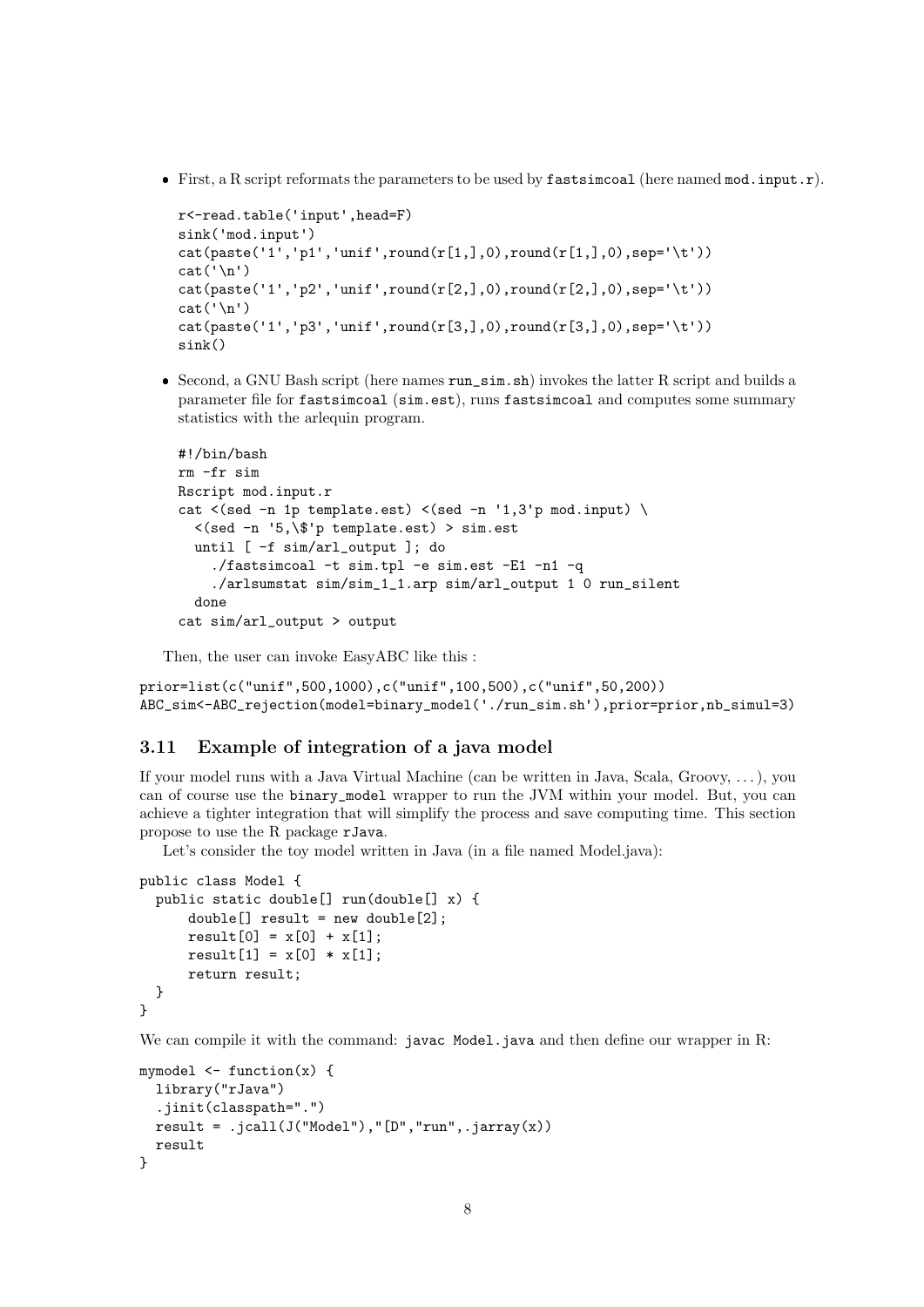Then, the user can invoke EasyABC like this :

```
prior=list(c("unif",0,1),c("normal",1,2))
ABC_sim<-ABC_rejection(model=mymodel,prior=prior,nb_simul=3)
```
# <span id="page-8-0"></span>4 A first worked example

# <span id="page-8-1"></span>4.1 The toy model

We here consider a very simple stochastic model coded in the R language:

```
> toy_model<-function(x){
  c([ x[1] + x[2] + rnorm(1,0,0.1) , x[1] * x[2] + rnorm(1,0,0.1) )+ }
function(x){
 c(x[1] + x[2] + \text{norm}(1,0,0.1), x[1] * x[2] + \text{norm}(1,0,0.1))
}
```
We will use two different types of prior distribution for the two model parameters  $(x[1]$  and  $x[2]$ : a uniform distribution between 0 and 1 and a normal distribution with mean 1 and standard deviation 2.

```
> toy_prior=list(c("unif",0,1),c("normal",1,2))
[[1]]][1] "unif" "0" "1"
[[2]]
[1] "normal" "1" "2"
```
And we will consider an imaginary dataset of two summary statistics that the toy model is aiming at fitting:

 $>$  sum\_stat\_obs= $c(1.5, 0.5)$ 

[1] 1.5 0.5

# <span id="page-8-2"></span>4.2 Performing a standard ABC-rejection procedure

A standard ABC-rejection procedure can be simply performed with the function ABC\_rejection, in precising the number  $n$  of simulations to be performed and the proportion of simulations which are to be retained p:

```
> set.seed(1)
```
NULL

> n=10

[1] 10

 $> p=0.2$ 

[1] 0.2

```
> ABC_rej<-ABC_rejection(model=toy_model, prior=toy_prior, nb_simul=n,
```

```
+ summary_stat_target=sum_stat_obs, tol=p)
```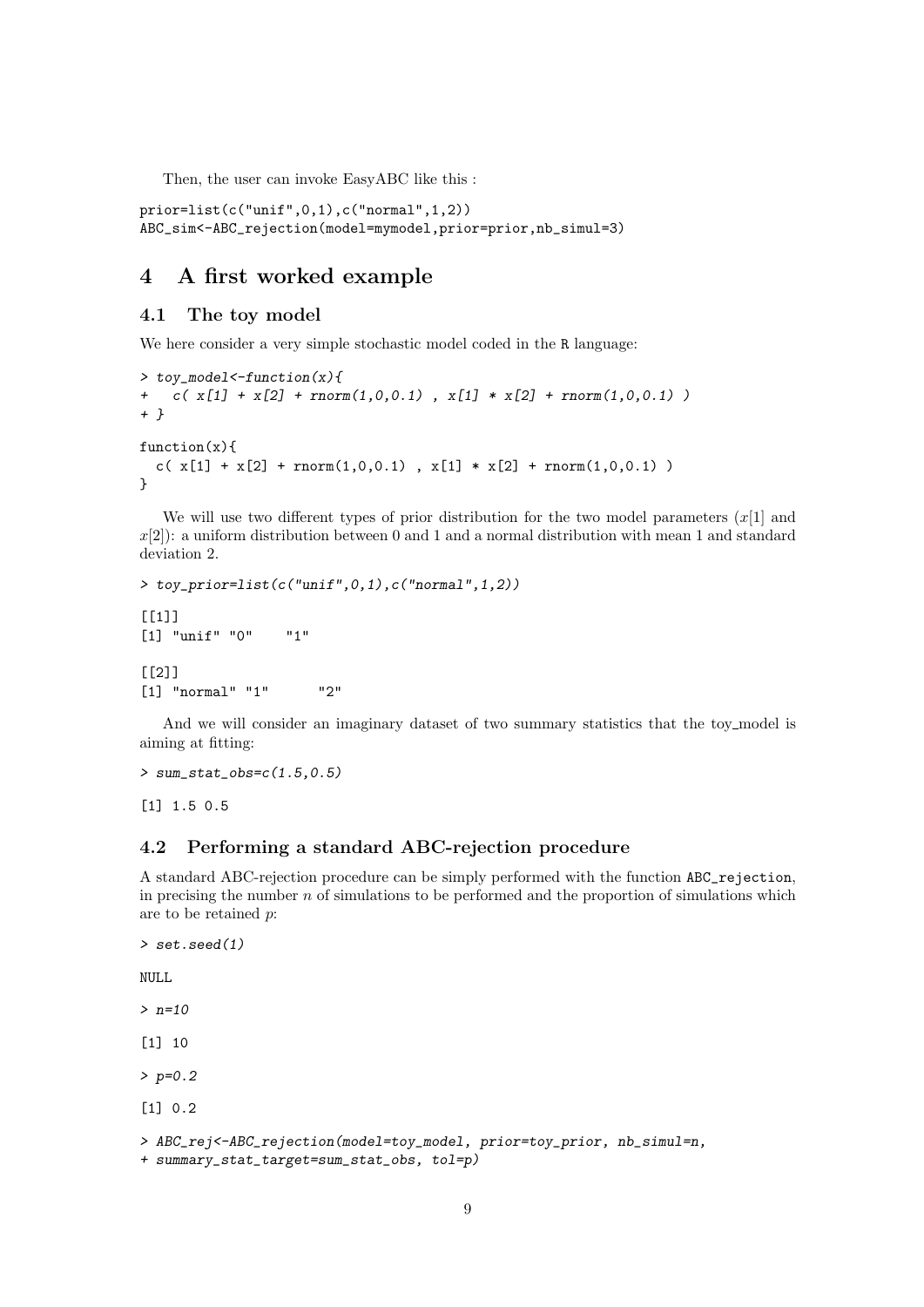\$param  $[,1]$   $[,2]$ param 0.6927316 0.8877425 param 0.3162717 1.0934523 \$stats  $[,1]$   $[,2]$ [1,] 1.564895 0.4678920 [2,] 1.386153 0.2915392 \$weights [1] 0.5 0.5 \$stats\_normalization [1] 0.7266951 0.5603033 \$nsim [1] 10 \$nrec [1] 2 \$computime [1] 0.001315355

Alternatively, ABC\_rejection can be used to solely launch the simulations and to store the simulation outputs without performing the rejection step. This option enables the user to make use of the R package abc (Csilléry et al. 2012) which offers an array of more sophisticated postprocessing treatments than the simple rejection procedure:

```
> # Run the ABC rejection on the model
> set.seed(1)
NULL
> n=10[1] 10
> ABC_rej<-ABC_rejection(model=toy_model, prior=toy_prior, nb_simul=n)
$param
           [,1] [,2]param 0.2655087 0.3475333
param 0.6607978 1.6590155
param 0.7698414 0.9884657
param 0.2121425 1.7796865
param 0.8696908 0.1769783
param 0.6684667 2.6424424
param 0.7829328 1.2666727
param 0.6927316 0.8877425
param 0.3162717 1.0934523
param 0.3323947 1.7753432
$stats
```

```
[,1] [,2]
```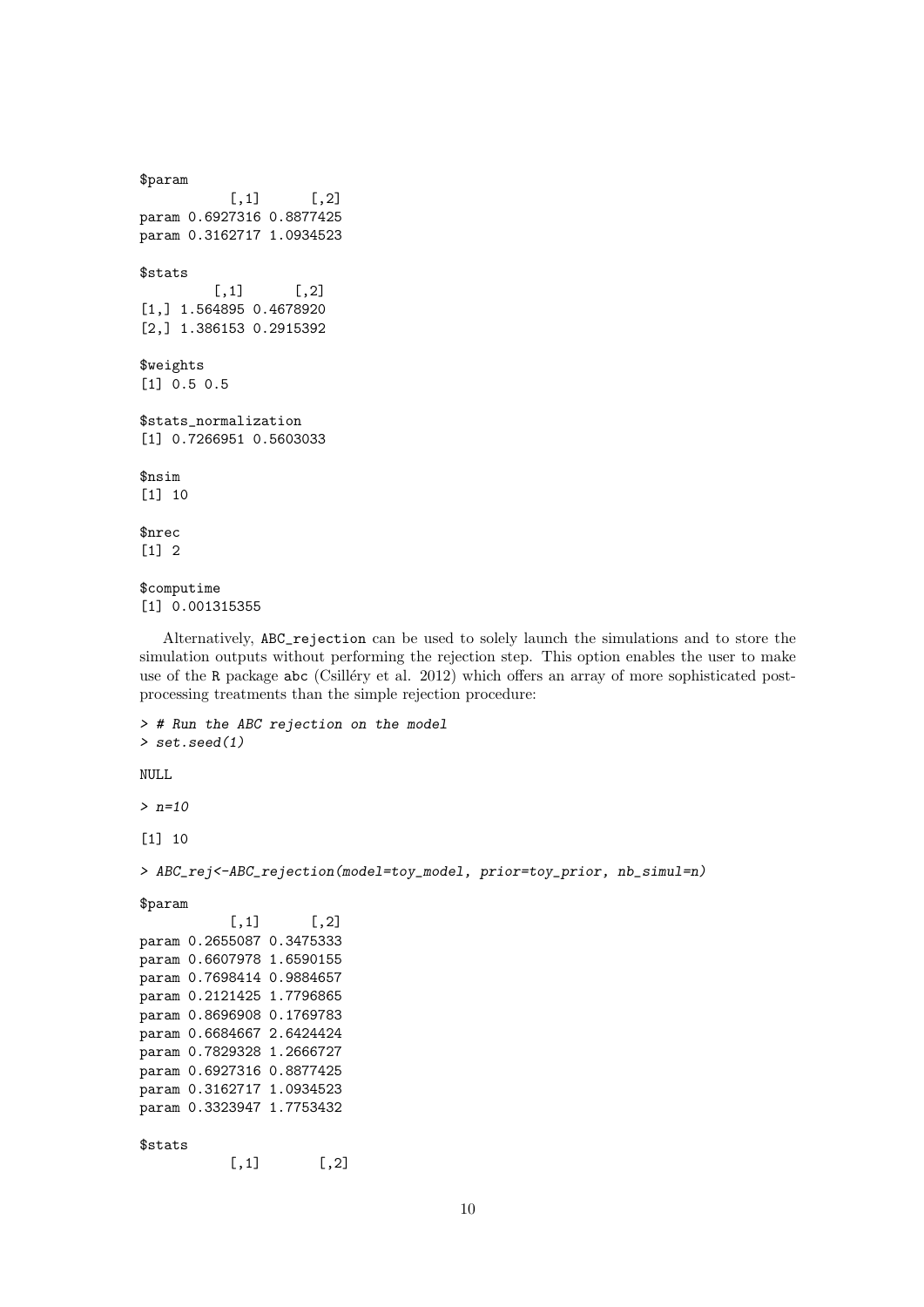```
[1,] 0.7460219 0.21951603
 [2,] 2.2377665 1.14501671
 [3,] 1.9987724 0.83732115
 [4,] 1.9297049 0.15607719
 [5,] 1.0718915 0.06472432
 [6,] 3.3702993 1.85828258
 [7,] 2.1300244 0.98600890
 [8,] 1.5648945 0.46789202
 [9,] 1.3861534 0.29153921
[10,] 2.1023574 0.45240868
$weights
 [1] 0.1 0.1 0.1 0.1 0.1 0.1 0.1 0.1 0.1 0.1
$stats_normalization
[1] 0.7266951 0.5603033
$nsim
[1] 10
$computime
[1] 0.0009350777
> # Install if needed the "abc" package
> install.packages("abc")
> # Post-process the simulations outputs
> library(abc)
 [1] "EasyABC" "abc" "MASS" "quantreg" "SparseM" "nnet"
                 "graphics" "grDevices" "utils"
[13] "base"
> rej<-abc(sum_stat_obs, ABC_rej$param, ABC_rej$stats, tol=0.2, method="rejection")
Call:
abc(target = sum_stat_obs, param = ABC_rej$param, sumstat = ABC_rej$stats,
    tol = 0.2, method = "rejection")
Method:
Rejection
Parameters:
P1, P2
Statistics:
S1, S2
Total number of simulations 10
Number of accepted simulations: 2
> # simulations selected:
> rej$unadj.values
           [,1] [,2]param 0.6927316 0.8877425
param 0.3162717 1.0934523
```

```
11
```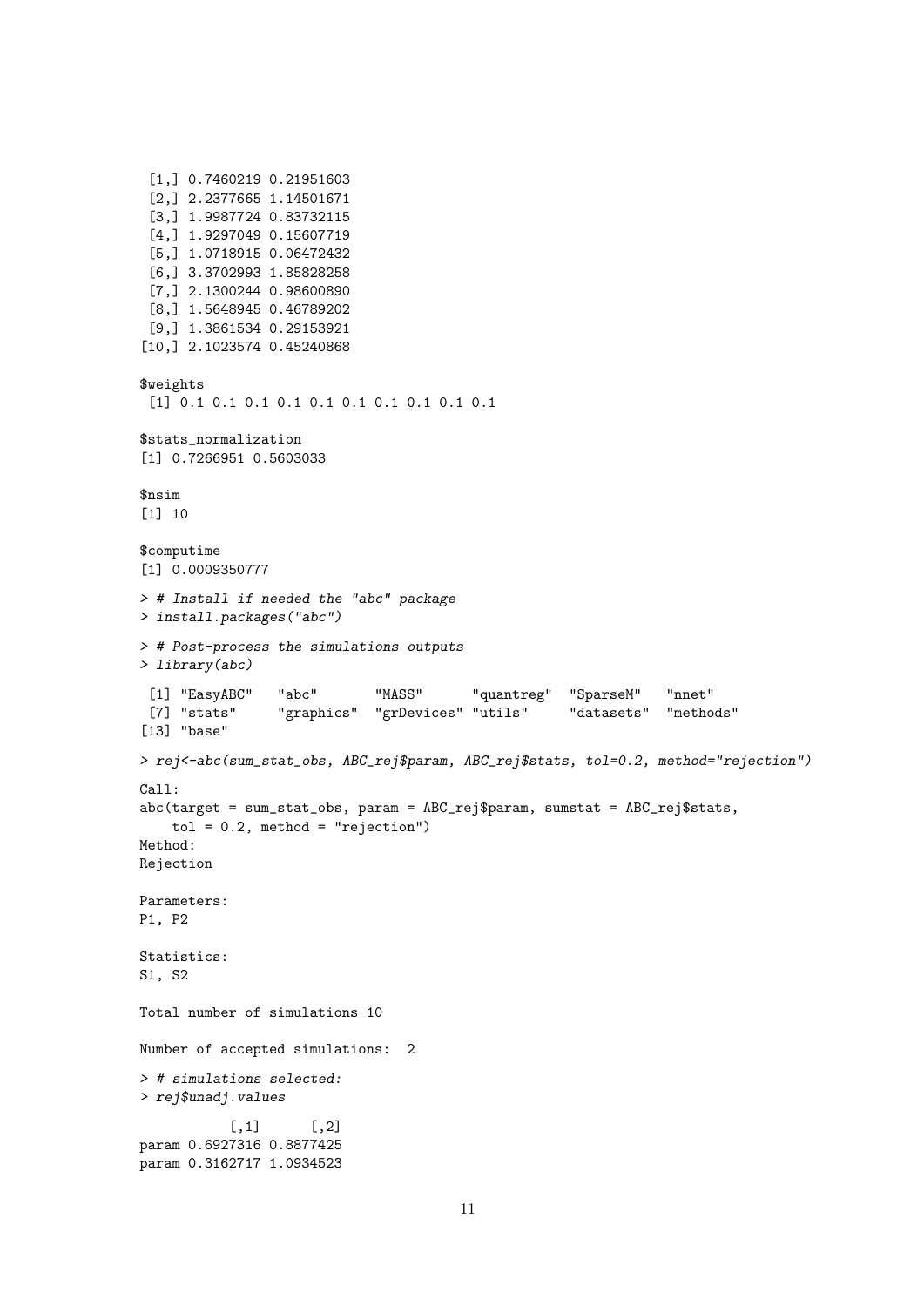```
> # their associated summary statistics:
> rej$ss
         \lceil,1\rceil \lceil,2\rceil[1,] 1.564895 0.4678920
[2,] 1.386153 0.2915392
> # their normalized euclidean distance to the data summary statistics:
> rej$dist
 [1] 1.6103923 1.9542368 1.2025193 1.0981535 1.2163667 4.6145013 1.5879393
 [8] 0.1448057 0.4716867 1.2112846
```
# <span id="page-11-0"></span>4.3 Performing a sequential ABC scheme

Other functions of the EasyABC package are used in a very similar manner. To perform the algorithm of Beaumont et al.  $(2009)$ , one needs to specify the sequence of tolerance levels *tolerance\_tab* and the number  $nb\_simul$  of simulations to obtain below the tolerance level at each iteration:

> n=10

[1] 10

```
> tolerance=c(1.25,0.75)
```
[1] 1.25 0.75

```
> ABC_Beaumont<-ABC_sequential(method="Beaumont", model=toy_model,
```

```
+ prior=toy_prior, nb_simul=n, summary_stat_target=sum_stat_obs,
```

```
+ tolerance_tab=tolerance)
```
\$param

|       | $[$ , 1]            | $[$ , 2]            |
|-------|---------------------|---------------------|
| [1,]  | 0.7800180 0.4830061 |                     |
| [2,]  | 0.3181763 2.3673583 |                     |
| [3,]  | 0.1811065 2.6700808 |                     |
| [4,]  | 0.8456229 0.2467030 |                     |
| [5,]  |                     | 0.1418500 1.9097104 |
| [6,]  |                     | 0.3282295 2.8256064 |
| [7,]  |                     | 0.1976839 1.2863106 |
| [8,]  |                     | 0.3323167 2.3794734 |
| [9,]  |                     | 0.2252921 1.5824478 |
| [10.] |                     | 0.6077307 0.4225812 |

\$stats

|                    | $\left[ ,1\right]$<br>[,2] |
|--------------------|----------------------------|
| $\left[1, \right]$ | 1.3838109 0.49279371       |
| [2,]               | 2.6442826 0.65600856       |
| [3,]               | 2.8649926 0.47168981       |
| $[4,$ ]            | 1.0743703 0.19859866       |
| [5,]               | 2.0575765 0.21200292       |
| [6, ]              | 3.0582520 0.80427662       |
| [7,]               | 1.4783048 0.06284696       |
| [8,]               | 2.6188539 0.64199282       |
| [9,]               | 1.7743399 0.35304040       |
| [10.]              | 0.8912953 0.24977382       |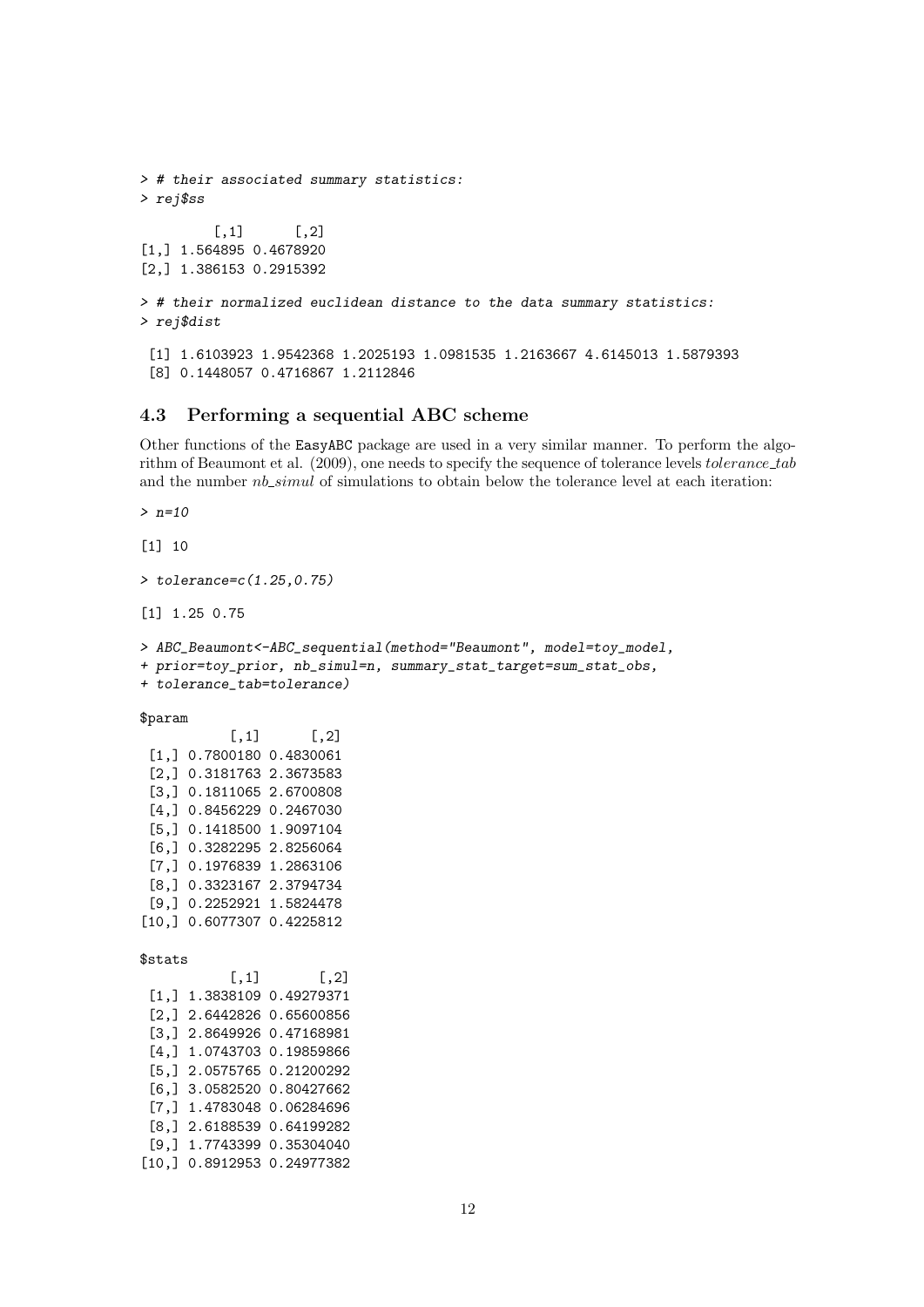```
$weights
 [1] 0.09597405 0.09105900 0.10164109 0.10169384 0.12145842 0.08442337
 [7] 0.11758458 0.08987372 0.11027429 0.08601765
$stats_normalization
[1] 2.290391 1.433019
$epsilon
[1] 0.5079519
$nsim
[1] 31
$computime
[1] 0.007867098
```
To perform the algorithm of Drovandi and Pettitt (2011), one needs to specify four arguments: the initial number of simulations  $nb\text{-}simul$ , the final tolerance level tolerance  $tab$ , the proportion  $\alpha$  of best-fit simulations to update the tolerance level at each step, and the target proportion  $c$  of unmoved particles during the MCMC jump. Note that default values  $alpha = 0.5$  and  $c = 0.01$ are used if not specified, following Drovandi and Pettitt (2011).

> n=10

[1] 10

```
> tolerance=0.75
```
[1] 0.75

 $> c_d$ rov=0.7

[1] 0.7

```
> ABC_Drovandi<-ABC_sequential(method="Drovandi", model=toy_model,
```

```
+ prior=toy_prior, nb_simul=n, summary_stat_target=sum_stat_obs,
```
+ tolerance\_tab=tolerance, c=c\_drov)

#### \$param

 $\lceil,1\rceil$   $\lceil,2\rceil$ [1,] 0.6988245 0.8190878 [2,] 0.6860284 0.1430693 [3,] 0.3080524 2.0202168 [4,] 0.4009210 0.8702183 [5,] 0.4295584 0.4770350 [6,] 0.6366469 0.8473816 [7,] 0.9931522 0.2698854 [8,] 0.3444874 0.5230873 [9,] 0.5484915 1.4070225 [10,] 0.3991026 0.7969931

#### \$stats

 $[,1]$   $[,2]$ [1,] 1.5335613 0.4986674 [2,] 0.9236163 0.1415199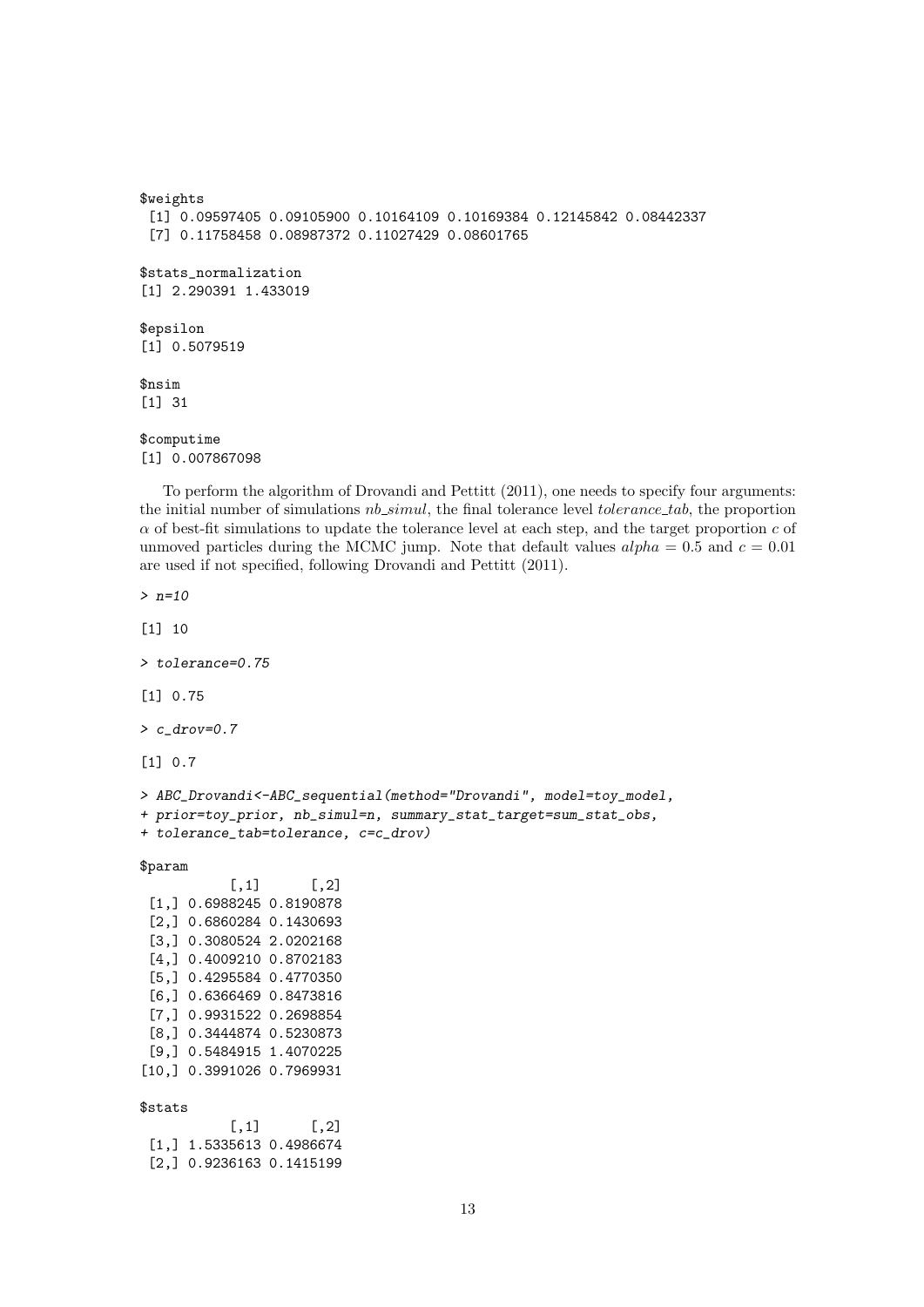[3,] 2.3118317 0.6644022 [4,] 1.3034399 0.4532500 [5,] 0.8410152 0.2013222 [6,] 1.5010774 0.4530792 [7,] 1.3363126 0.3626958 [8,] 1.0170970 0.2974128 [9,] 1.9362341 0.9295290 [10,] 1.2003607 0.1584102

\$weights [1] 0.1 0.1 0.1 0.1 0.1 0.1 0.1 0.1 0.1 0.1

\$stats\_normalization [1] 1.953418 1.214883

\$epsilon [1] 0.1910321

\$nsim [1] 45

\$computime [1] 0.008499861

To perform the algorithm of Del Moral et al. (2012), one needs to specify five arguments: the initial number of simulations  $nb\text{-}simul$ , the number  $\alpha$  controlling the decrease in effective sample size of the particle set at each step, the number  $M$  of simulations performed for each particle, the minimal effective sample size  $nb\text{-}threshold$  below which a resampling of particles is performed and the final tolerance level tolerance target. Note that default values  $alpha = 0.5$ ,  $M = 1$  and  $nb\_threshold = nb\_simul/2$  are used if not specified.

> n=10

[1] 10

```
> alpha_delmo=0.5
```
[1] 0.5

```
> tolerance=0.75
```
[1] 0.75

```
> ABC_Delmoral<-ABC_sequential(method="Delmoral", model=toy_model,
+ prior=toy_prior, nb_simul=n, summary_stat_target=sum_stat_obs,
```

```
+ alpha=alpha_delmo, tolerance_target=tolerance)
```

```
$param
```
 $[,1]$   $[,2]$ [1,] 0.78127811 -0.2702393 [2,] 0.05077116 2.1359039 [3,] 0.06904047 2.8398604 [4,] 0.68078598 0.8291069 [5,] 0.09484793 1.6327956 [6,] 0.49198560 -0.2347007 [7,] 0.64359353 0.8969070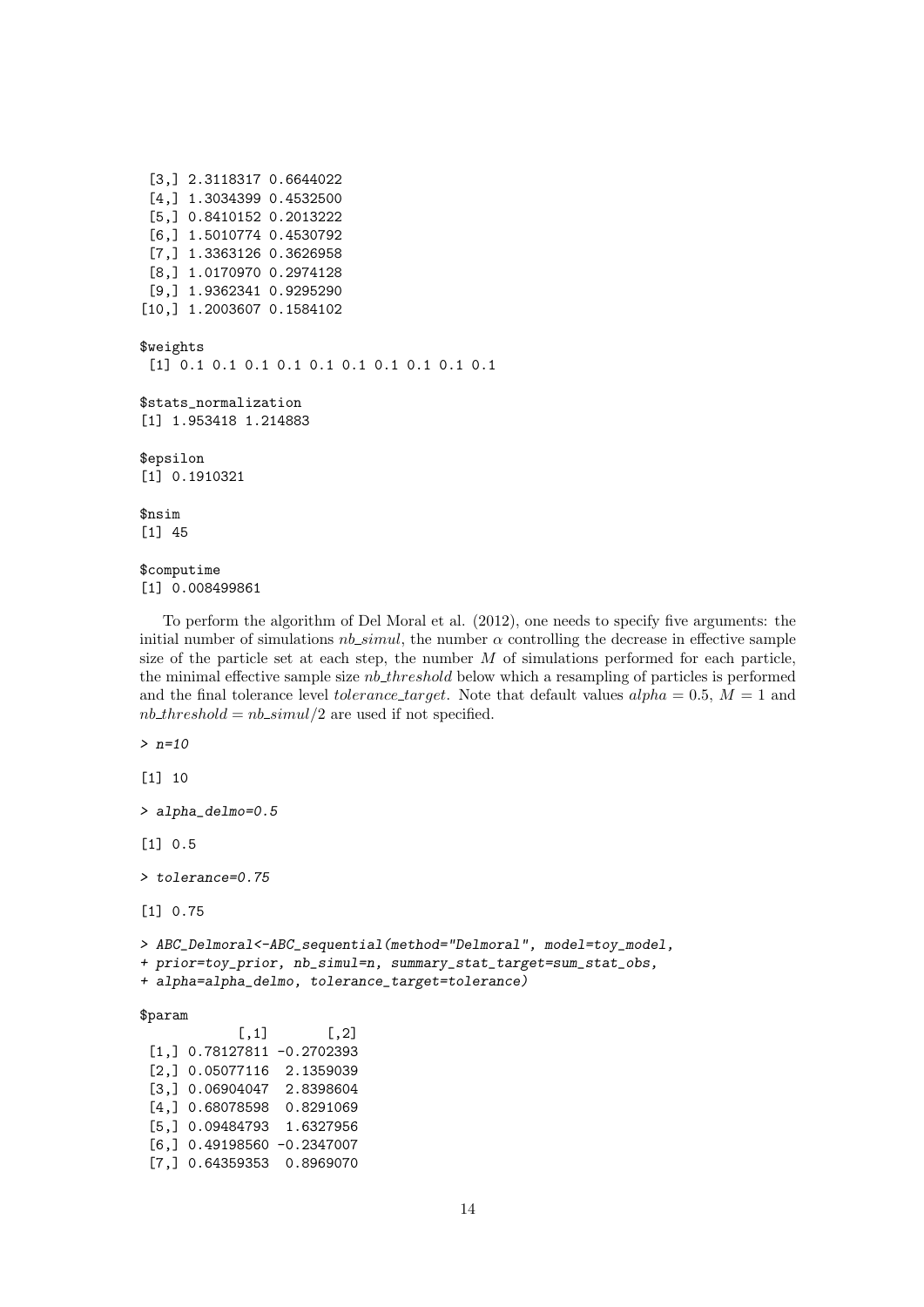```
[8,] 0.20850839 1.1239227
 [9,] 0.08957006 1.0364054
[10,] 0.42904699 0.1828383
$stats
           [,1] [,2]
 [1,] 0.4462728 -0.146496105
 [2,] 2.1294208 -0.027886795
 [3,] 2.6991126 0.095629112
 [4,] 1.4473701 0.655829205
 [5,] 1.6872698 0.178016895
 [6,] 0.2232969 -0.054842893
 [7,] 1.4422756 0.577653747
 [8,] 1.1639790 0.219924657
 [9,] 0.9855821 0.236920205
[10,] 0.7760881 0.001486995
$weights
 [1] 0.0000000 0.1428571 0.0000000 0.1428571 0.1428571 0.0000000 0.1428571
 [8] 0.1428571 0.1428571 0.1428571
$stats_normalization
[1] 1.8358809 0.9232688
$epsilon
[1] 0.8447518
$nsim
[1] 33
$computime
[1] 0.009705544
```
To perform the algorithm of Lenormand et al. (2012), one needs to specify three arguments: the initial number of simulations  $nb\_{sim}$ , the proportion  $\alpha$  of best-fit simulations to update the tolerance level at each step, and the stopping criterion  $p\_acc\_min$ . Note that default values  $alpha = 0.5$  and  $p\_acc\_min = 0.05$  are used if not specified, following Lenormand et al. (2012). Also note that the method "Lenormand" is only supported with uniform prior distributions (since it performs a Latin Hypercube sampling at the beginning). Here, we therefore need to alter the prior distribution of the second model parameter:

```
> toy_prior2=list(c("unif",0,1),c("unif",0.5,1.5))
[[1]]
[1] "unif" "0" "1"
\Gamma[2]]
[1] "unif" "0.5" "1.5"
> n=10[1] 10> pacc=0.4
[1] 0.4
```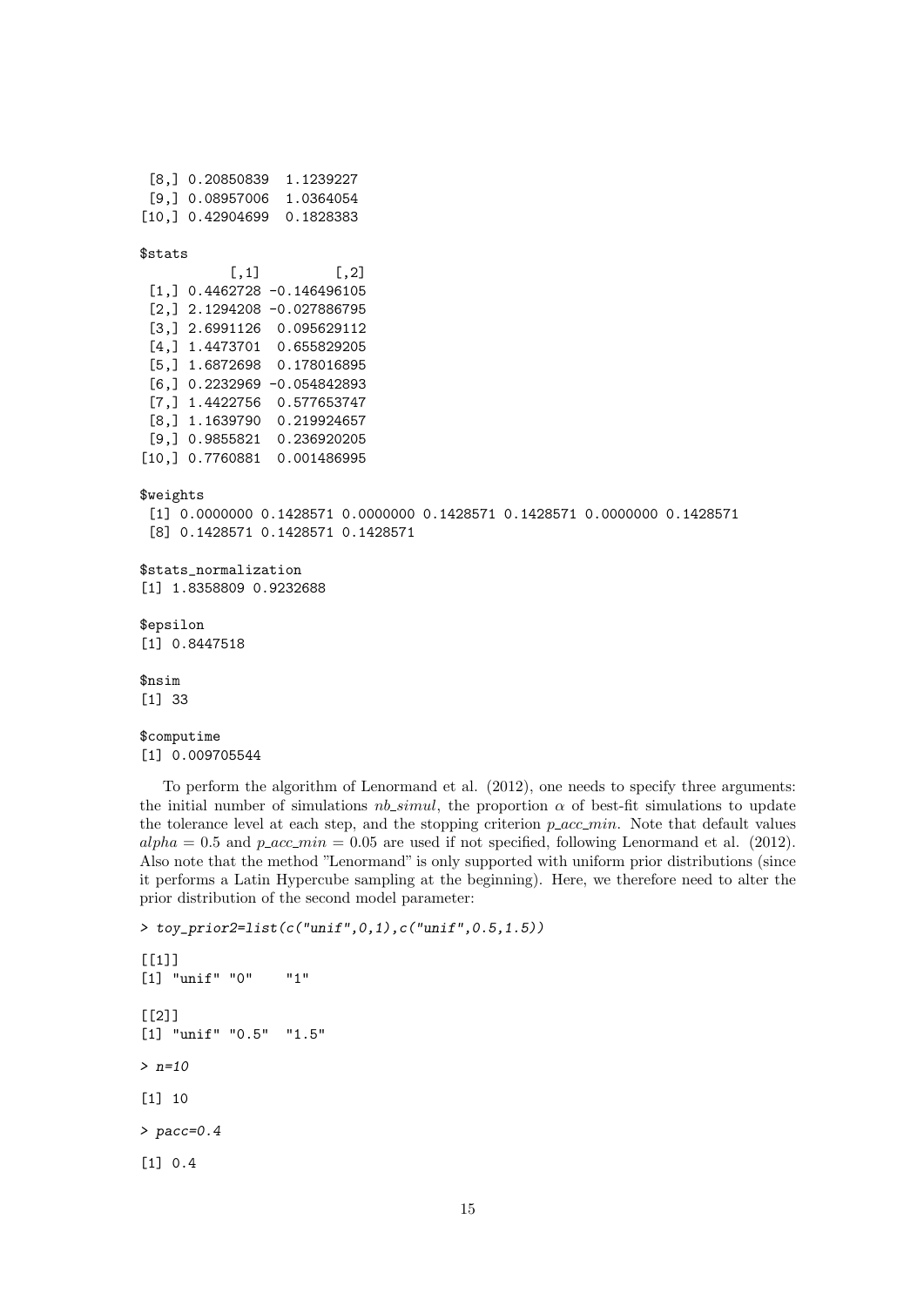```
> ABC_Lenormand<-ABC_sequential(method="Lenormand", model=toy_model,
+ prior=toy_prior2, nb_simul=10, summary_stat_target=sum_stat_obs,
+ p_acc_min=pacc)
$param
          \lceil,1\rceil \lceil,2\rceil[1,] 0.4238934 1.0930780
[2,] 0.4014618 1.3217679
[3,] 0.4641413 0.9797916
[4,] 0.3823968 0.9414760
[5,] 0.4517912 1.0619879
$stats
         [0,1] [0,2][1,] 1.539900 0.4970336
[2,] 1.580238 0.5560530
[3,] 1.430449 0.5941463
[4,] 1.392671 0.4194371
[5,] 1.591849 0.3816762
$weights
[1] 0.45057481 0.28520208 0.16563157 0.06030091 0.03829063
$stats_normalization
[1] 0.5679161 0.4919836
$epsilon
[1] 0.08399851
$nsim
[1] 30
$computime
[1] 0.01371598
```
# <span id="page-15-0"></span>4.4 Performing a ABC-MCMC scheme

To perform the algorithm of Marjoram et al. (2003), one needs to specify five arguments: the number of sampled points  $n_{re}$  in the Markov Chain, the number of chain points between two sampled points *n*-between-sampling, the maximal distance accepted between simulations and data dist max, a vector tab normalization precising the scale of each summary statistics, and a vector proposal range precising the maximal distances in each dimension of the parameter space for a jump of the MCMC. All these arguments have default values (see the package help for the function ABC\_mcmc), so that ABC\_mcmc will work without user-defined values.

 $> n=10$ 

[1] 10

```
> ABC_Marjoram_original<-ABC_mcmc(method="Marjoram_original", model=toy_model,
+ prior=toy_prior, summary_stat_target=sum_stat_obs, n_rec=n)
[1] "Warning: summary statistics are normalized by default through a division by the target summa
[1] "Consider providing normalization constants for each summary statistics in the option 'tab_no
```

```
[1] "Warning: default values for proposal distributions are used - they may not be appropriate to
```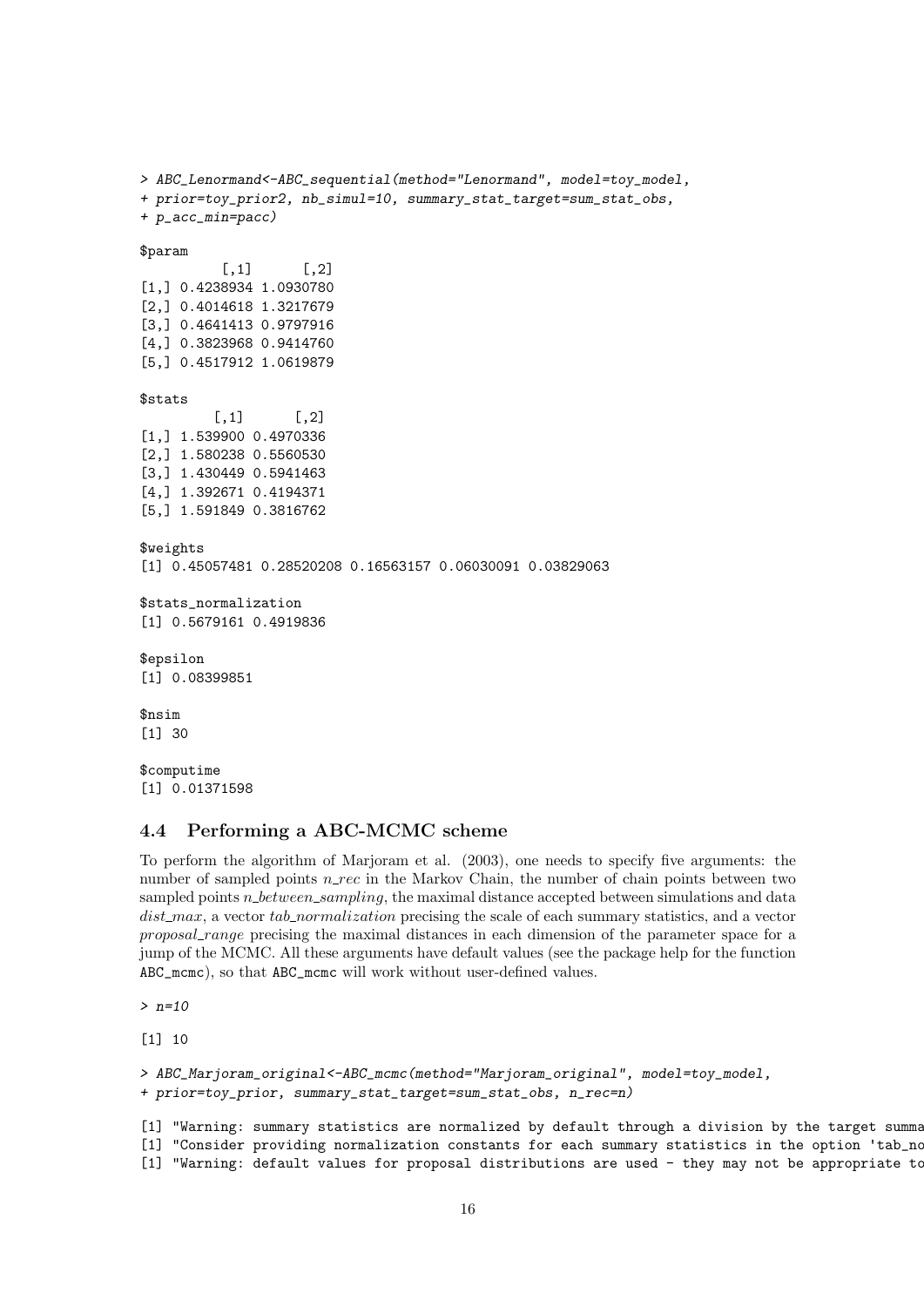[1] "Consider providing proposal range constants for each parameter in the option 'proposal\_range' [1] "Warning: a default value for the tolerance has been computed - it may not be appropriate to [1] "Consider providing a tolerance value in the option 'dist\_max' or using the method 'Marjoram' \$param

```
[,1] [,2][1,] 0.56259845 1.4003546
[2,] 0.54894245 1.2773139
[3,] 0.45760461 1.2563753
[4,] 0.53848397 1.0236945
[5,] 0.44819730 1.3325929
[6,] 0.31813265 1.2246407
[7,] 0.27645825 0.4381652
[8,] 0.23817187 1.2712988
[9,] 0.16680816 1.2391745
[10,] 0.07056915 0.6239996
```
#### \$stats

 $[,1]$   $[,2]$ [1,] 1.878234 0.71215059 [2,] 1.748384 0.52208320 [3,] 1.550066 0.47266403 [4,] 1.641593 0.48570519 [5,] 1.794420 0.78160536 [6,] 1.649409 0.46514911 [7,] 0.650774 0.14511484 [8,] 1.601802 0.21169643 [9,] 1.421674 0.14952471 [10,] 0.585113 0.08518684

\$dist

[1] 0.243614137 0.029370496 0.004103076 0.009727851 0.355732224 0.014779640 [7] 0.824300506 0.337081871 0.494058380 1.060287912

```
$stats_normalization
[1] 1.5 0.5
```
\$epsilon [1] 1.060288

### \$nsim [1] 92

\$n\_between\_sampling [1] 10

### \$computime [1] 0.0398488

To perform the algorithm of Marjoram et al.  $(2003)$  in which some of the arguments  $(dist_max,$  $tab\_normalization$  and  $proposal\_range$ ) are automatically determined by the algorithm via an initial calibration step, one needs to specify three arguments: the number  $n\_calibration$  of simulations to perform at the calibration step, the tolerance quantile tolerance quantile to be used for the determination of *dist\_max* and the scale factor *proposal\_phi* to determine the proposal range. These modifications are drawn from the algorithm of Wegmann et al. (2009a), without relying on PLS re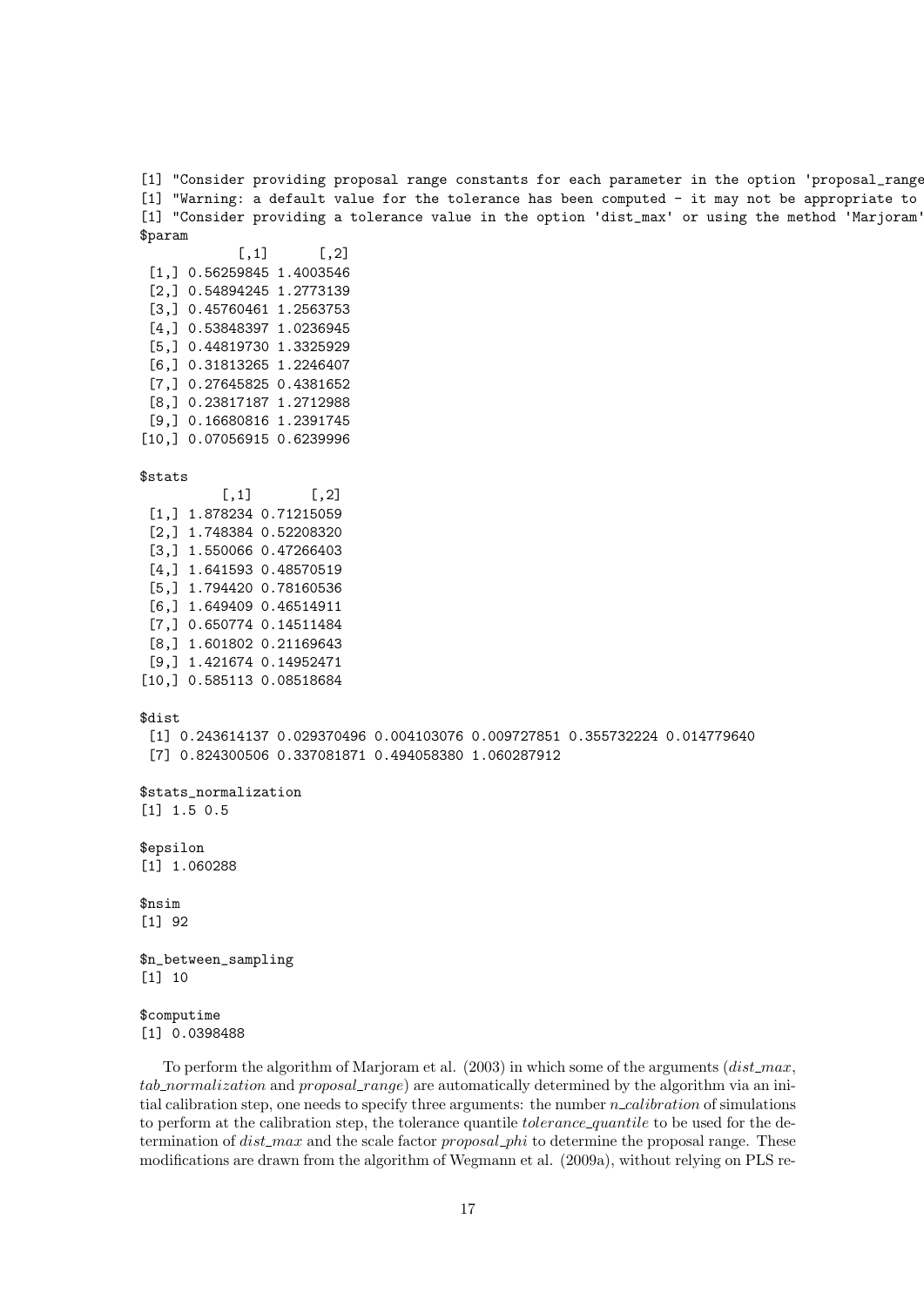gressions. The arguments are set by default to:  $n\text{-}calibration = 10000$ , tolerance quantile = 0.01 and proposal phi = 1. This way of automatic determination of dist max, tab normalization and proposal\_range is strongly recommended, compared to the crude automatic determination proposed in the method Marjoram\_original.

 $> n=10$ 

[1] 10

> ABC\_Marjoram<-ABC\_mcmc(method="Marjoram", model=toy\_model, + prior=toy\_prior, summary\_stat\_target=sum\_stat\_obs, n\_rec=n)

#### \$param

 $[,1]$   $[,2]$ [1,] 0.4261381 1.2195024 [2,] 0.2612382 1.2746695 [3,] 0.2975477 1.2931405 [4,] 0.3198904 1.1987988 [5,] 0.4606831 1.0626738 [6,] 0.4055440 0.9647904 [7,] 0.3954450 1.0434970 [8,] 0.5460065 0.9694137 [9,] 0.6009988 0.8865792 [10,] 0.5748806 0.9669014

\$stats

 $[,1]$   $[,2]$ [1,] 1.526002 0.4791648 [2,] 1.524407 0.4434820 [3,] 1.594139 0.5080067 [4,] 1.433806 0.5415198 [5,] 1.579296 0.5326551 [6,] 1.436487 0.4785101 [7,] 1.586596 0.4711887 [8,] 1.565939 0.4908674 [9,] 1.542017 0.5616337 [10,] 1.497396 0.4379953

#### \$dist

[1] 0.0004596454 0.0023264926 0.0021802229 0.0022343522 0.0022445583 [6] 0.0012880529 0.0023750524 0.0011051788 0.0030215350 0.0026289138

\$stats\_normalization [1] 2.036691 1.209682

# \$epsilon

[1] 0.003021535

# \$nsim

[1] 10091

\$n\_between\_sampling [1] 10

\$computime [1] 0.6019604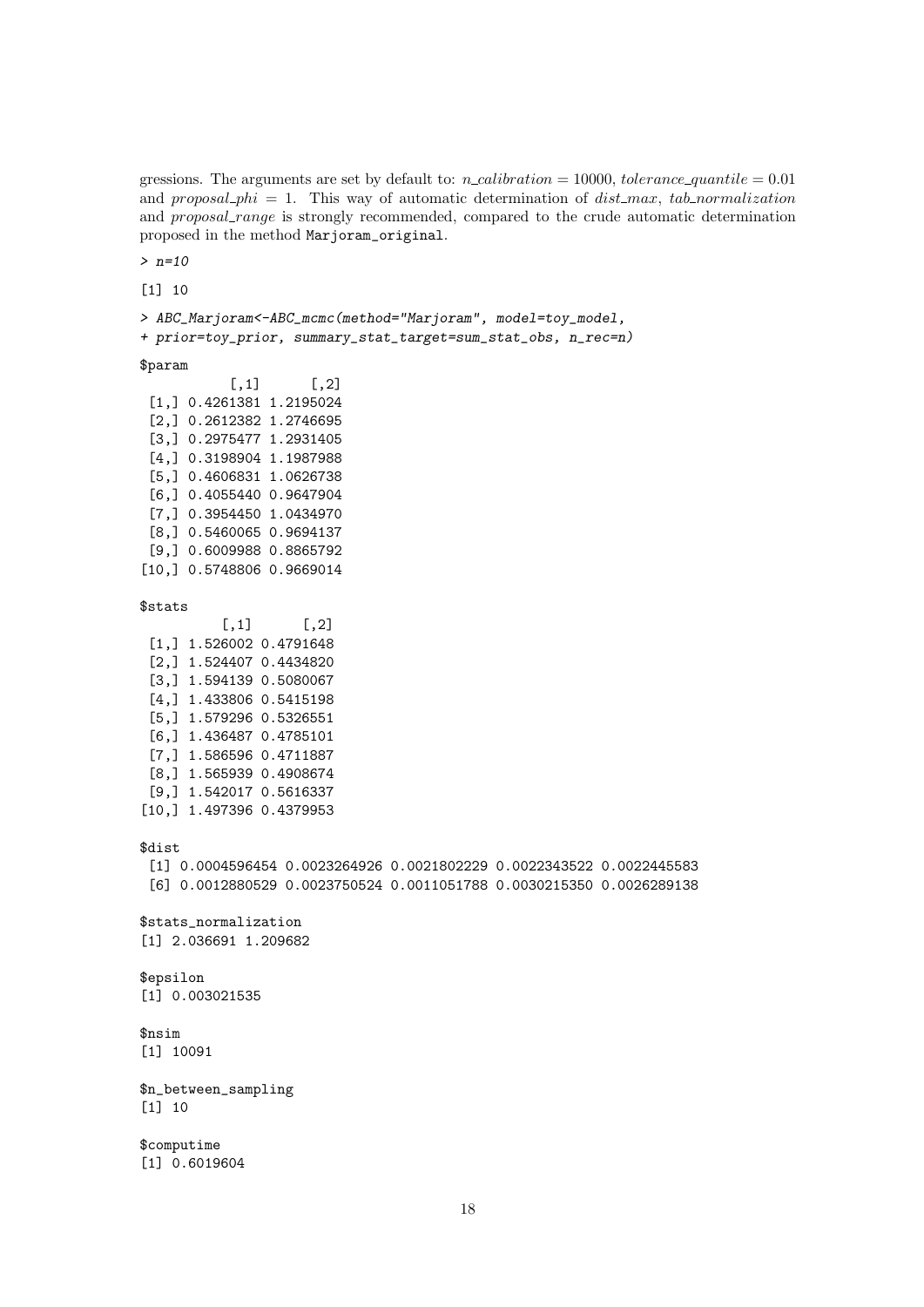To perform the algorithm of Wegmann et al. (2009a), one needs to specify four arguments: the number  $n$ -calibration of simulations to perform at the calibration step, the tolerance quantile tolerance quantile to be used for the determination of  $dist$ -max, the scale factor proposal phi to determine the proposal range and the number of components numcomp to be used in PLS regressions. The arguments are set by default to: n\_calibration = 10000, tolerance\_quantile = 0.01, proposal phi = 1 and numcomp = 0, this last default value encodes a choice of a number of PLS components equal to the number of summary statistics.

> n=10

[1] 10

> ABC Wegmann<-ABC mcmc(method="Wegmann", model=toy model, + prior=toy\_prior, summary\_stat\_target=sum\_stat\_obs, n\_rec=n) \$param  $[,1]$   $[,2]$ [1,] 0.6039391 0.6217049 [2,] 0.6039391 0.6217049 [3,] 0.6862493 0.7345618 [4,] 0.6444770 0.7826811 [5,] 0.5771824 0.8634498 [6,] 0.5771824 0.8634498 [7,] 0.5321456 0.9708301

[8,] 0.6284189 0.9781222 [9,] 0.6970519 0.9518443

[10,] 0.5806452 0.9653508

\$stats

 $[,1]$   $[,2]$ [1,] 1.513577 0.5570033 [2,] 1.513577 0.5570033 [3,] 1.440597 0.4963756 [4,] 1.448160 0.5055089 [5,] 1.506074 0.5445662 [6,] 1.506074 0.5445662 [7,] 1.517320 0.4695789 [8,] 1.444572 0.4821234 [9,] 1.528422 0.4941067 [10,] 1.436026 0.5521671

\$dist

[1] 0.0025526933 0.0025526933 0.0008277370 0.0006434536 0.0015420497 [6] 0.0015420497 0.0007812638 0.0009632257 0.0002124702 0.0030265966

\$epsilon [1] 0.003026597

\$nsim

[1] 10091

\$n\_between\_sampling [1] 10

\$min\_stats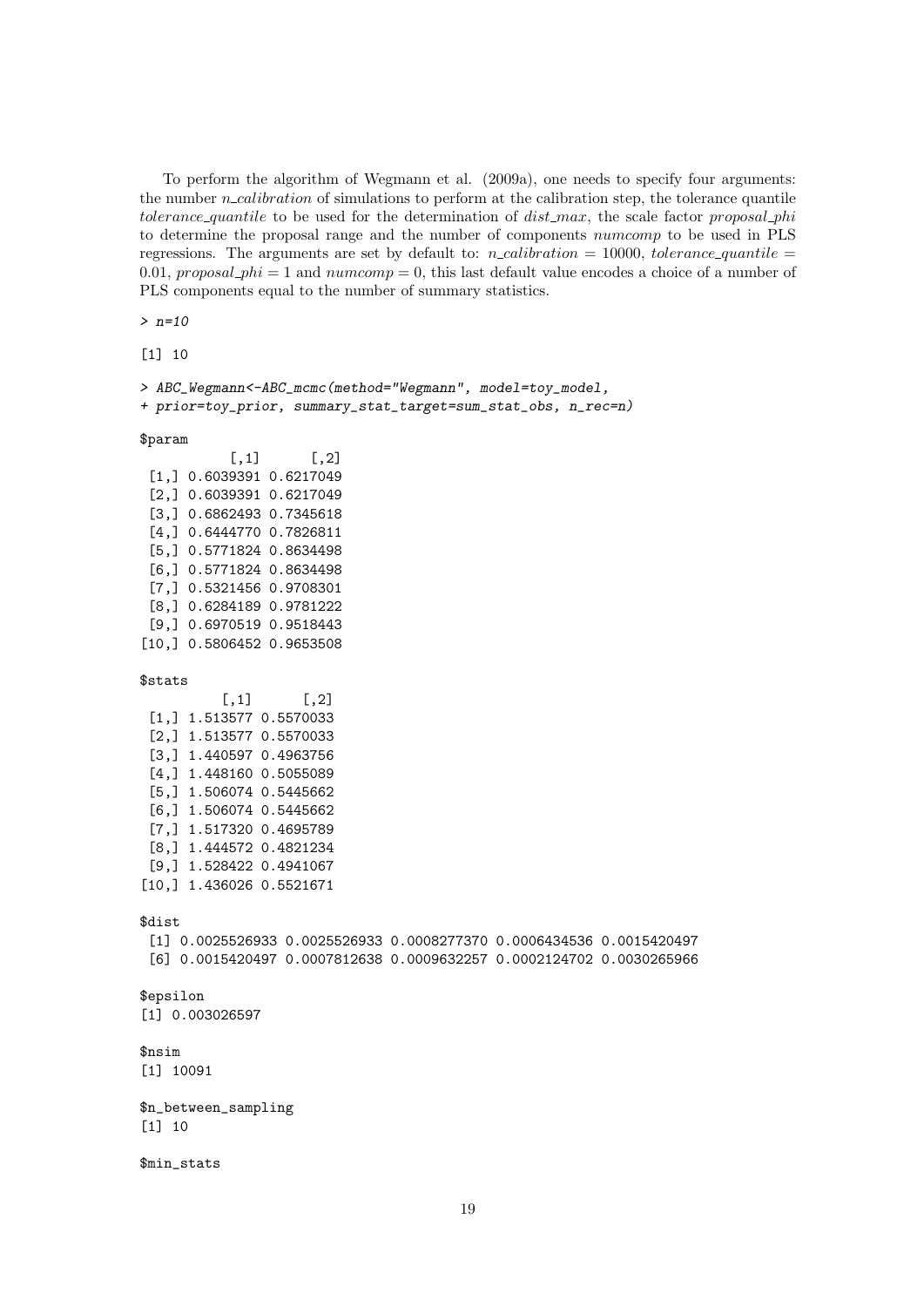```
[1] -6.007372 -4.873890
$max_stats
[1] 9.273201 8.222326
$lambda
[1] 0.6060606 0.6060606
$geometric_mean
[1] 1.483335 1.406518
$boxcox_mean
[1] 0.5237961 0.4351582
$boxcox_sd
[1] 0.13159747 0.08961018
$pls_transform
           [ ,1] [ ,2][1,] -0.7122335 -0.7048425[2,] -0.6566722 0.7541762
$n_component
[1] 2
$computime
[1] 61.6277
```
# <span id="page-19-0"></span>4.5 Performing a SABC scheme

For the SABC algorithm by Albert et al. (2014) we need to provide the prior in the form of a sampler and a density:

```
\rightarrow r.prior \leftarrow function() c(runif(1,0,1),rnorm(1,1,2))
function() c(runif(1,0,1),rnorm(1,1,2))> d.prior <- function(x) dunif(x[1],0,1)*dnorm(x[2],1,2)
function(x) dunif(x[1],0,1)*dnorm(x[2],1,2)
```
Furthermore, we need to specify the size of the ensemble, the number of simulations and the initial tolerance

```
> n.sample <- 300
[1] 300
> iter.max <- n.sample * 30
[1] 9000
> eps.init <-2[1] 2
```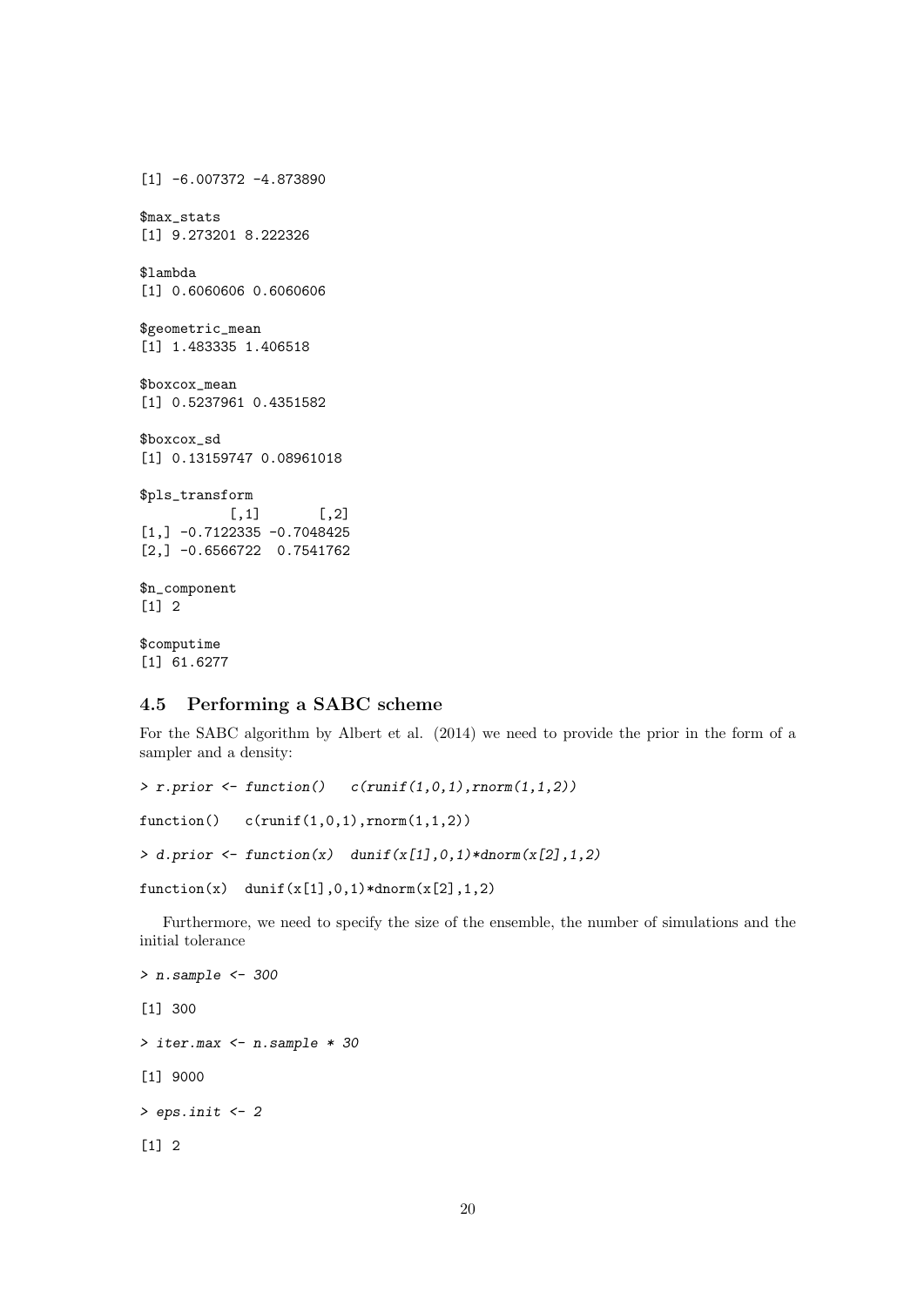Since, for this example, the prior carries relevant information, we choose the method "informative":

|                        | > ABC_Albert <-SABC(r.model = toy_model, |                            |                   |
|------------------------|------------------------------------------|----------------------------|-------------------|
| +                      | $r. prior = r. prior,$                   |                            |                   |
| $\pmb{+}$              | $d.prior = d.prior,$                     |                            |                   |
| $\pmb{+}$              | $n$ . sample = $n$ . sample,             |                            |                   |
| +                      | $eps.init =eps.init,$                    |                            |                   |
| +                      | $iter.max = iter.max,$                   |                            |                   |
| $\pmb{+}$              |                                          | $method = "information"$ , |                   |
| $\pmb{+}$              | $y = sum\_stat\_obs$                     |                            |                   |
| +                      | $\mathcal{C}$                            |                            |                   |
| ensemble updates 4.33  |                                          | eps.1 1.764944             | eps.2 -0.2214506  |
| ensemble updates 5.33  |                                          | eps.1 1.420851             | eps.2 -0.1854335  |
| ensemble updates 6.33  |                                          | eps.1 1.194413             | eps.2 -0.02209231 |
| ensemble updates 7.33  |                                          | eps.1 1.024058             | eps.2 -0.03447357 |
| ensemble updates 8.33  |                                          | eps.1 1.024058             | eps.2 -0.03447357 |
| ensemble updates 9.33  |                                          | eps.1 0.9104874            | eps.2 -0.1805792  |
| ensemble updates 10.33 |                                          | eps.1 0.8008526            | eps.2 -0.1807286  |
| ensemble updates 11.33 |                                          | eps.1 0.7103717            | eps.2 -0.2743043  |
| ensemble updates 12.33 |                                          | eps.1 0.7103717            | eps.2 -0.2743043  |
| ensemble updates 13.33 |                                          | eps.1 0.6526791            | eps.2 -0.5022296  |
| ensemble updates 14.33 |                                          | eps.1 0.6303172            | eps.2 -0.3395959  |
| ensemble updates 15.33 |                                          | eps.1 0.6303172            | eps.2 -0.3395959  |
| ensemble updates 16.33 |                                          | eps.1 0.5539463            | eps.2 -0.4591772  |
|                        | Resampling. Effective sampling size:     | 296.6063                   |                   |
| ensemble updates 17.33 |                                          | eps.1 0.3926393            | eps.2 0.4639381   |
| ensemble updates 18.33 |                                          | eps.1 0.3926393            | eps.2 0.4639381   |
| ensemble updates 19.33 |                                          | eps.1 0.3494795            | eps.2 0.2220292   |
| ensemble updates 20.33 |                                          | eps.1 0.3494795            | eps.2 0.2220292   |
| ensemble updates 21.33 |                                          | eps.1 0.308418             | eps.2 0.1141941   |
| ensemble updates 22.33 |                                          | eps.1 0.2624806            | eps.2 0.08698512  |
| ensemble updates 23.33 |                                          | eps.1 0.2624806            | eps.2 0.08698512  |
| ensemble updates 24.33 |                                          | eps.1 0.222708             | eps.2 0.03872068  |
| ensemble updates 25.33 |                                          | eps.1 0.222708             | eps.2 0.03872068  |
| ensemble updates 26.33 |                                          | eps.1 0.2054514            | eps.2 -0.2532238  |
| ensemble updates 27.33 |                                          | eps.1 0.2054514            | eps.2 -0.2532238  |
| ensemble updates 28.33 |                                          | eps.1 0.1806688            | eps.2 -0.4118633  |
| ensemble updates 29.33 |                                          | eps.1 0.1806688            | eps.2 -0.4118633  |

An approximate posterior parameter sample is contained in ABC\_Albert\$E[,1:2], e.g.

> plot(ABC\_Albert\$E[,1:2])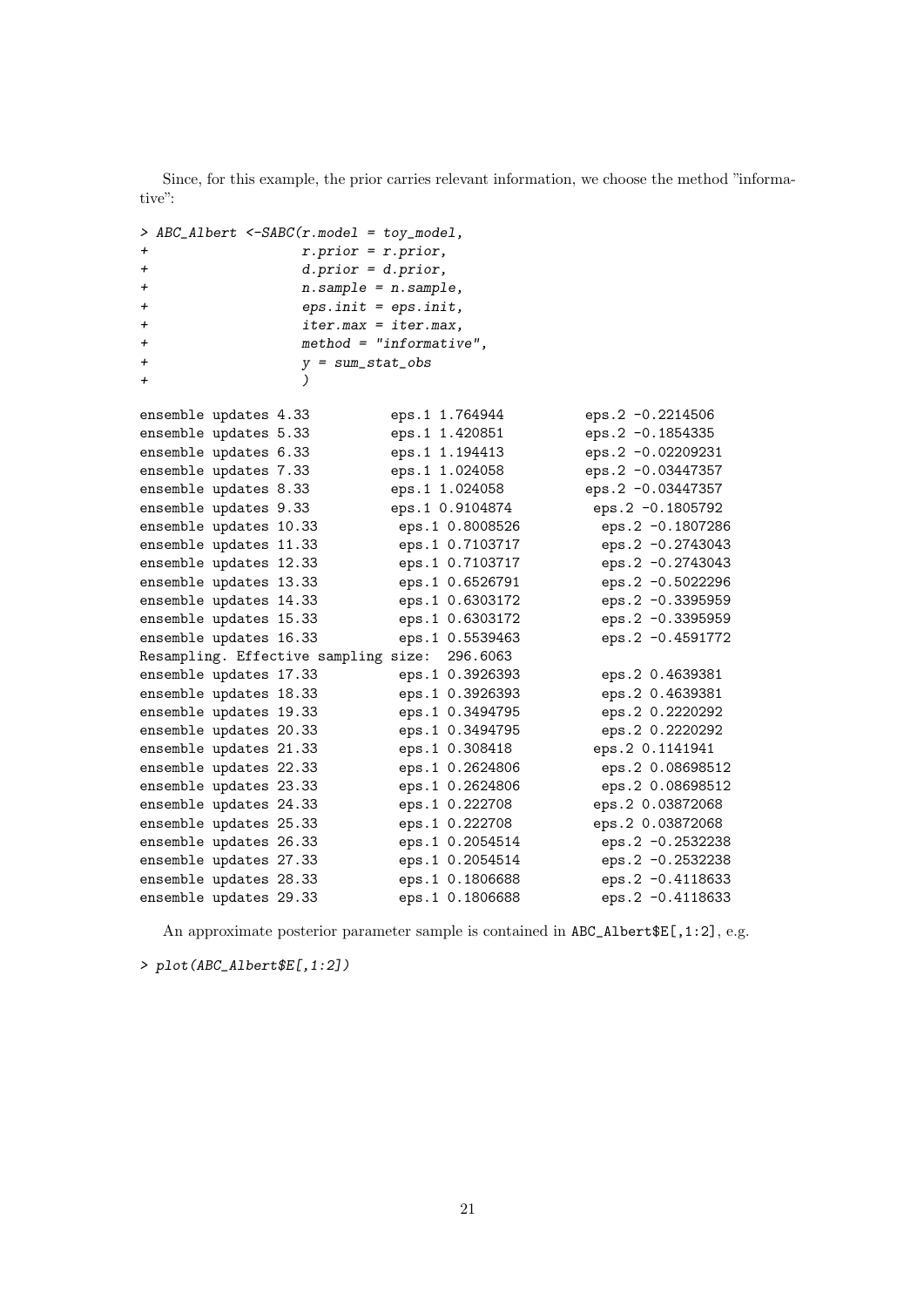

## <span id="page-21-0"></span>4.6 Using multiple cores

The functions of the package EasyABC can launch the simulations on multiple cores of a computer: users have to indicate the number of cores they wish to use in the argument n\_cluster of the functions, and they have to use the option use\_seed=TRUE. Users also need to design their code in a slightly different way so that it is compatible with the option use\_seed=TRUE (see Section [3.3](#page-4-0) for additional details). For the toy model above, the modifications needed are the following:

```
> toy_model_parallel<-function(x){
+ set.seed(x[1]) # so that each core is initialized with a different seed value.
+ c(x[2] + x[3] + rnorm(1,0,0.1), x[2] * x[3] + rnorm(1,0,0.1)+ }
function(x){
        set.seed(x[1]) # so that each core is initialized with a different seed value.
       c(x[2] + x[3] + \text{norm}(1,0,0.1), x[2] * x[3] + \text{norm}(1,0,0.1))
}
> set.seed(1)
NULL
> n=10
[1] 10
> p=0.2
```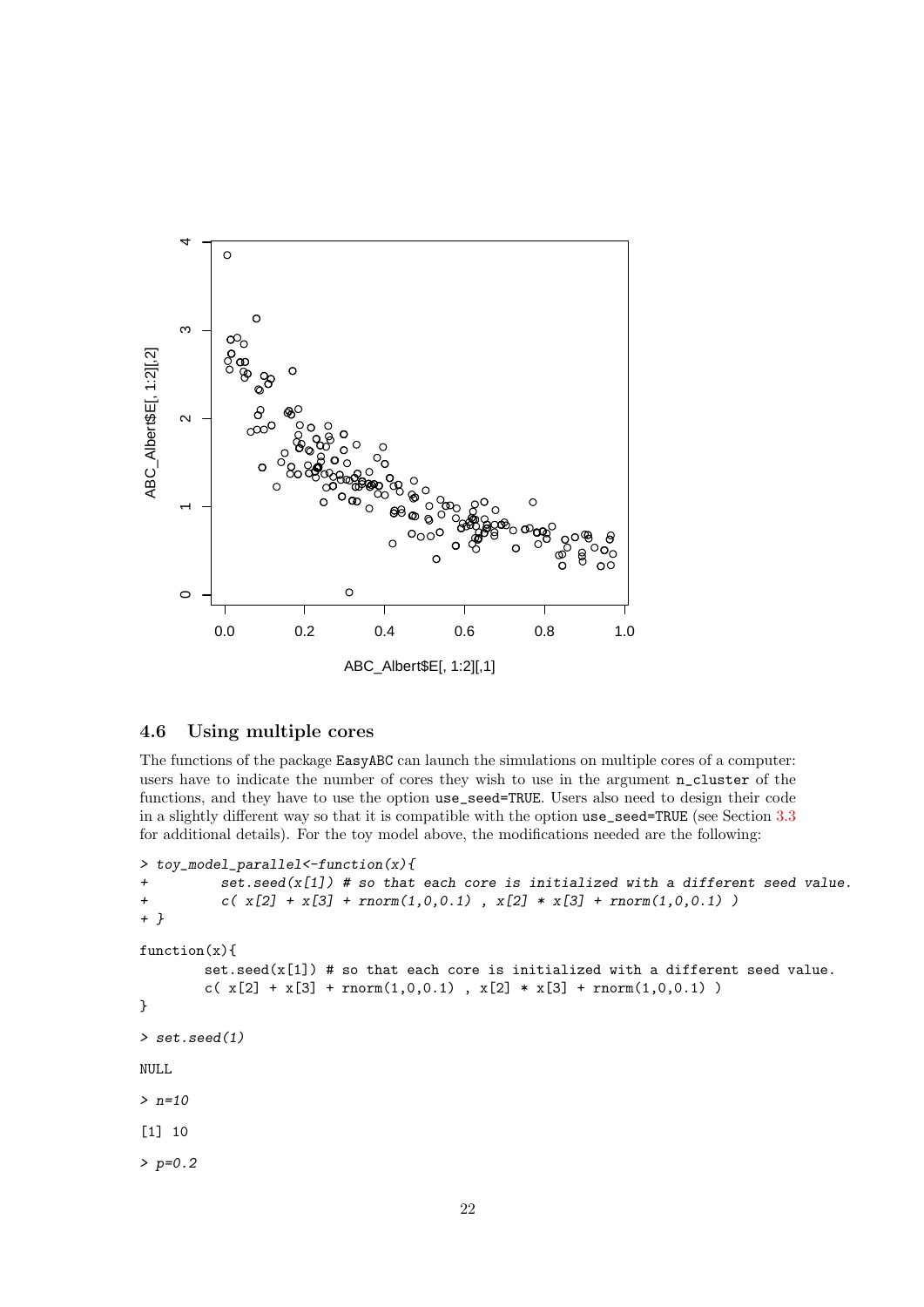```
[1] 0.2
```

```
> ABC_rej<-ABC_rejection(model=toy_model_parallel, prior=toy_prior,
+ nb_simul=n, summary_stat_target=sum_stat_obs, tol=p, n_cluster=2,
+ use_seed=TRUE)
$param
          [,1] [,2][1,] 0.6870228 0.4105591
[2,] 0.2121425 1.7796865
$stats
         [,1] [,2][1,] 1.013496 0.4204994
[2,] 1.983370 0.4615872
$weights
[1] 0.5 0.5
$stats_normalization
[1] 1.420082 0.687775
$nsim
[1] 10
$nrec
[1] 2
```
\$computime [1] 0.5497389

# <span id="page-22-0"></span>5 A second worked example

### <span id="page-22-1"></span>5.1 The trait model

We turn now to a stochastic ecological model hereafter called  $\mathtt{trait\_model}$  to illustrate how to use EasyABC with models not initially coded in the R language. trait\_model represents the stochastic dynamics of an ecological community where each species is represented by a set of traits (i.e. characteristics) which determine its competitive ability. A detailed description and analysis of the model can be found in Jabot (2010). The model requires four parameters: an immigration rate I, and three additional parameters  $(h, A \text{ and } \sigma)$  describing the way traits determine species competitive ability. The model additionnally requires two fixed variables: the total number of individuals in the local community J and the number of traits used  $n_t$ . The model outputs four summary statistics: the species richness of the community  $S$ , its Shannon's index  $H$ , the mean of the trait value among individuals  $MTV$  and the skewness of the trait value distribution  $STV$ .

NB: Three parameters  $(I, A \text{ and } \sigma)$  have non-uniform prior distributions: instead, their logtransformed values have a uniform prior distribution. The simulation code trait\_model therefore takes an exponential transform of the values proposed by EasyABC for these parameters at the beginning of each simulation.

In the following, we will use the values  $J = 500$  and  $n_t = 1$ , and uniform prior distributions for  $ln(I)$  in [3; 5], h in [-25;125],  $ln(A)$  in [ $ln(0.1); ln(5)$ ] and  $ln(\sigma)$  in [ $ln(0.5); ln(25)$ ]. The simulation code trait\_model reads sequentially  $J, I, A, n_t, h$  and  $\sigma$ .

 $NB:$  Note that the fixed variables J and  $n_t$  have been fixed (see section [3.9\)](#page-6-0) into the function trait\_model. But if it didn't, we would have included these constants in the prior list using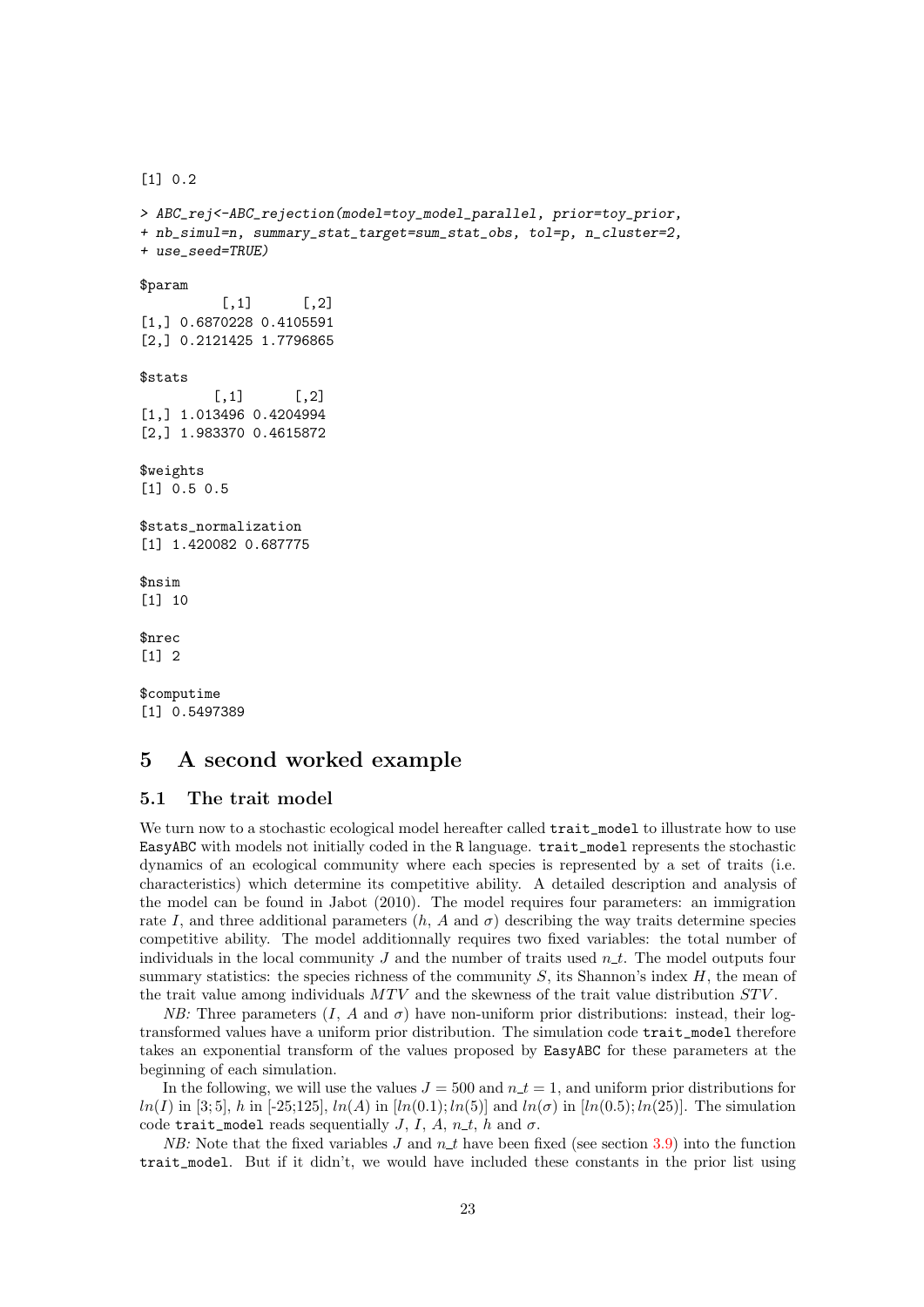uniform distributions with a trivial ranges, like  $c("unit", 500, 500)$  for example.

```
\rightarrow trait_prior=list(c("unif",3,5),c("unif",-2.3,1.6),
+ c("unif",-25,125), c("unif",-0.7,3.2))
[[1]]
[1] "unif" "3" "5"
[[2]]
[1] "unif" "-2.3" "1.6"
[[3]]
[1] "unif" "-25" "125"
\lceil[4]]
[1] "unif" "-0.7" "3.2"
```
We will consider an imaginary dataset whose summary statistics are  $(S, H, MTV, STV)$  =  $(100, 2.5, 20, 30000)$ :

> sum\_stat\_obs=c(100,2.5,20,30000)

[1] 100.0 2.5 20.0 30000.0

> set.seed(1)

# <span id="page-23-0"></span>5.2 Performing a standard ABC-rejection procedure

A standard ABC-rejection procedure can be simply performed with the function ABC\_rejection, in precising the number  $n$  of simulations to be performed and the proportion  $p$  of retained simulations. Note that the option use\_seed=TRUE is used, since trait\_model requires a seed initializing value for its pseudo-random number generator:

```
NULL
> n=10[1] 10
> p=0.2[1] 0.2
> ABC_rej<-ABC_rejection(model=trait_model, prior=trait_prior, nb_simul=n,
+ summary_stat_target=sum_stat_obs, tol=p, use_seed=TRUE)
$param
        [0,1] [0,2] [0,3] [0,4][1,] 4.435237 1.568434 32.00528 2.332036
[2,] 3.534441 -0.794155 -22.99145 0.791313
$stats
    [0,1] [0,2] [0,3] [0,4][1,] 116 4.104226 32.9882 3029.800
[2,] 84 3.994615 49.1732 1950.147
$weights
```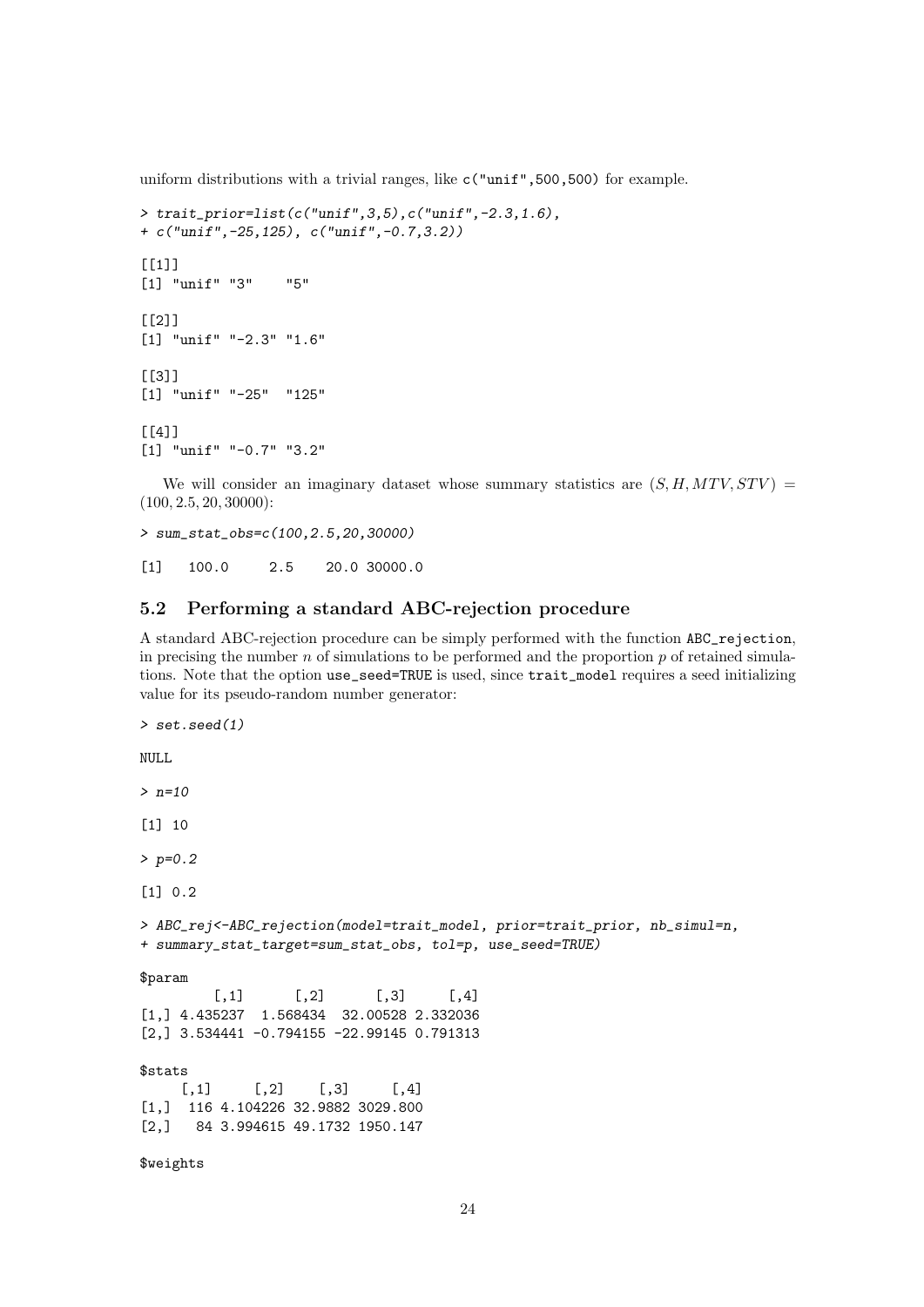```
[1] 0.5 0.5
$stats_normalization
[1] 3.981680e+01 6.631974e-01 1.451333e+01 1.526571e+04
$nsim
[1] 10
$nrec
[1] 2
$computime
[1] 5.141571
```
Alternatively, ABC\_rejection can be used to solely launch the simulations and to store the simulation outputs without performing the rejection step. This option enables the user to make use of the R package abc (Csilléry et al. 2012) which offers an array of more sophisticated postprocessing treatments than the simple rejection procedure:

```
> install.packages("abc")
```

```
> library(abc)
```

|             | [1] "EasyABC"<br>$[13]$ "base" | "abc"                                 |                                                                                                                                                                                                                                                                                                                                                                                                                                                                                                                                                            | "MASS" "quantreg" "SparseM"<br>[7] "stats" "graphics" "grDevices" "utils" "datasets" "methods" | "nnet" |  |
|-------------|--------------------------------|---------------------------------------|------------------------------------------------------------------------------------------------------------------------------------------------------------------------------------------------------------------------------------------------------------------------------------------------------------------------------------------------------------------------------------------------------------------------------------------------------------------------------------------------------------------------------------------------------------|------------------------------------------------------------------------------------------------|--------|--|
|             | $>$ set.seed(1)                |                                       |                                                                                                                                                                                                                                                                                                                                                                                                                                                                                                                                                            |                                                                                                |        |  |
| <b>NULL</b> |                                |                                       |                                                                                                                                                                                                                                                                                                                                                                                                                                                                                                                                                            |                                                                                                |        |  |
| $> n=10$    |                                |                                       |                                                                                                                                                                                                                                                                                                                                                                                                                                                                                                                                                            |                                                                                                |        |  |
| $[1] 10$    |                                |                                       |                                                                                                                                                                                                                                                                                                                                                                                                                                                                                                                                                            |                                                                                                |        |  |
| $> p=0.2$   |                                |                                       |                                                                                                                                                                                                                                                                                                                                                                                                                                                                                                                                                            |                                                                                                |        |  |
| [1] 0.2     |                                |                                       |                                                                                                                                                                                                                                                                                                                                                                                                                                                                                                                                                            |                                                                                                |        |  |
|             |                                |                                       |                                                                                                                                                                                                                                                                                                                                                                                                                                                                                                                                                            | > ABC_rej<-ABC_rejection(model=trait_model, prior=trait_prior, nb_simul=n, use_seed=TRUE)      |        |  |
| \$param     |                                | $\left[ ,1\right]$ $\left[ ,2\right]$ | $\left[ ,3\right]$<br>[0.4]<br>$[1, 3.531017 -0.8487168 60.928005 2.84201038$<br>$[2,]$ 3.403364 1.2037198 116.701290 1.87711139<br>$[3,]$ 4.258228 -2.0590335 5.896186 -0.01142867<br>$[4,]$ 4.374046 -0.8019955 90.476213 1.24102704<br>$[5,]$ 4.435237 1.5684338 32.005277 2.33203636<br>$[6,]$ 4.869410 -1.4726442 72.751065 -0.21033513<br>$[7,]$ 3.534441 -0.7941550 -22.991450 0.79131303<br>$[8,]$ 4.739382 -0.9726389 47.312017 1.63830672<br>$[9,]$ 3.987083 -1.5737514 99.105998 1.90702028<br>$[10, 14.588480 -1.8790199 83.556642 0.90397028$ |                                                                                                |        |  |
| \$stats     | [,1]                           | $\left[ ,2\right]$ $\left[ ,3\right]$ | [, 4]                                                                                                                                                                                                                                                                                                                                                                                                                                                                                                                                                      |                                                                                                |        |  |

[1,] 90 3.614738 58.8120 -6071.7199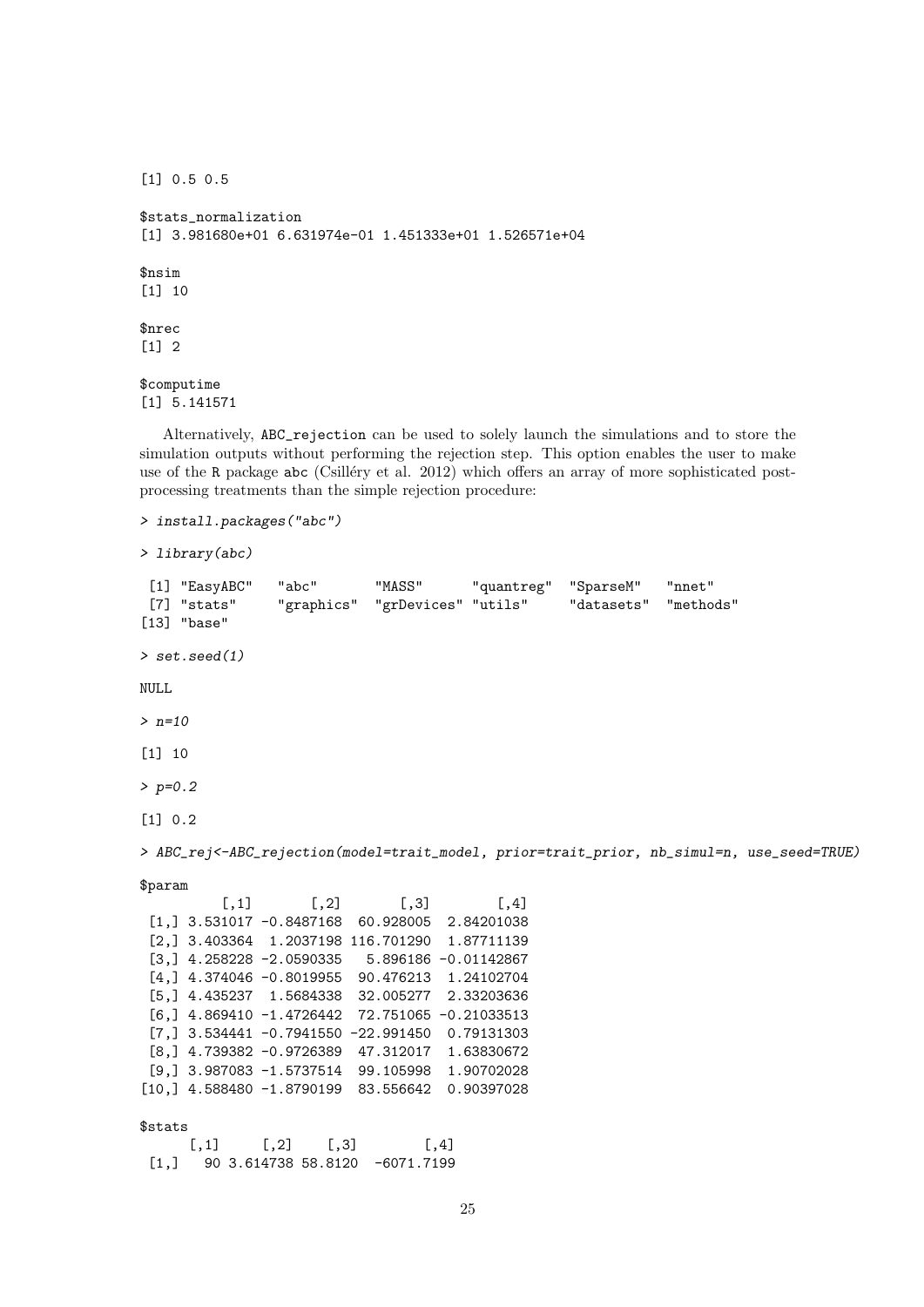```
[2,] 63 2.602216 77.6068 -37081.9028
 [3,] 140 4.502762 48.8376 -2900.4530
 [4,] 125 3.694395 75.3258 -31065.1721
 [5,] 116 4.104226 32.9882 3029.7998
 [6,] 180 4.828517 47.7092 -842.1061
 [7,] 84 3.994615 49.1732 1950.1471
 [8,] 164 4.532558 50.4868 2525.3002
 [9,] 101 3.818715 74.3012 -27249.2048
[10,] 171 4.716238 57.1520 -14206.1651
$weights
 [1] 0.1 0.1 0.1 0.1 0.1 0.1 0.1 0.1 0.1 0.1
$stats_normalization
[1] 3.981680e+01 6.631974e-01 1.451333e+01 1.526571e+04
$nsim
[1] 10
$computime
[1] 5.143518
> rej<-abc(sum_stat_obs, ABC_rej$param, ABC_rej$stats,
+ tol=0.2, method="rejection")
Call:
abc(target = sum_stat_obs, param = ABC_rej$param, sumstat = ABC_rej$stats,
   tol = 0.2, method = "rejection")
Method:
Rejection
Parameters:
P1, P2, P3, P4
Statistics:
S1, S2, S3, S4
Total number of simulations 10
Number of accepted simulations: 2
> # simulations selected:
> rej$unadj.values
         [,1] [,2] [,3] [,4]
[1,] 4.435237 1.568434 32.00528 2.332036
[2,] 3.534441 -0.794155 -22.99145 0.791313
> # their associated summary statistics:
> rej$ss
    [0,1] [0,2] [0,3] [0,4][1,] 116 4.104226 32.9882 3029.800
[2,] 84 3.994615 49.1732 1950.147
```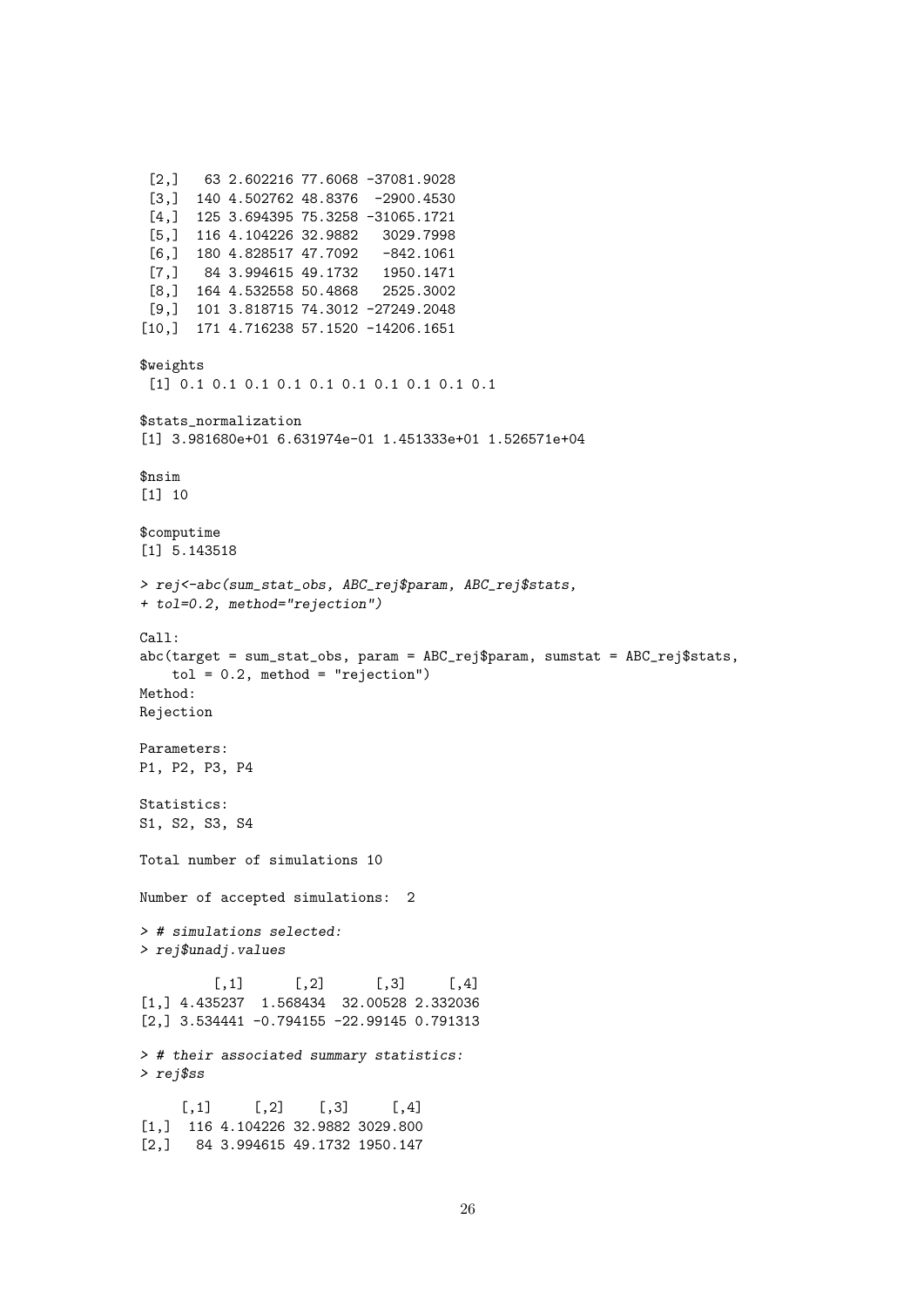```
> # their normalized euclidean distance to the data summary statistics:
> rej$dist
```

```
[1] 6.030324 9.400513 5.613765 8.993603 3.847707 5.885814 4.960505 5.605648
[9] 8.706420 7.113637
```
Note that a simulation code My\_simulation\_code can be passed to the function ABC\_rejection in several ways depending on its nature:

- $\bullet$  if it is a R function ABC\_rejection(My\_simulation\_code, prior, nb\_simul,...)
- $\bullet$  if it is a binary executable file and a single core is used (see section [3.2](#page-3-3) for compatibility constraints) ABC\_rejection(binary\_model("./My\_simulation\_code"), prior, nb\_simul, use\_seed=TRUE,...)
- $\bullet$  if it is a binary executable file and multiple cores are used (see section [3.3](#page-4-0) for compatibility constraints)

```
ABC_rejection(binary_model_cluster("./My_simulation_code"), prior, nb_simul, n_cluster=2,
use_seed=TRUE)
```
## <span id="page-26-0"></span>5.3 Performing a sequential ABC scheme

Other functions of the EasyABC package are used in a very similar manner. To perform the algorithm of Beaumont et al. (2009), one needs to specify the sequence of tolerance levels *tolerance\_tab* and the number *nb\_simul* of simulations to obtain below the tolerance level at each iteration:

 $> n=10$ 

[1] 10

```
> tolerance=c(8,5)
```
[1] 8 5

```
> ABC_Beaumont<-ABC_sequential(method="Beaumont", model=trait_model,
```
+ prior=trait\_prior, nb\_simul=n, summary\_stat\_target=sum\_stat\_obs,

```
+ tolerance_tab=tolerance, use_seed=TRUE)
```
\$param

|                  | $[0,1]$ $[0,2]$ $[0,3]$ |                      | [,4]                                               |
|------------------|-------------------------|----------------------|----------------------------------------------------|
|                  |                         |                      | $[1,]$ 3.362110 -1.9163965 23.0654334 -0.599666827 |
|                  |                         |                      | [2,] 3.543818  0.9455070  17.2848491  0.716968486  |
|                  |                         |                      | $[3,]$ 3.260380 -0.9270426 25.3968857 0.779964720  |
|                  |                         |                      | [4,] 3.398492 0.4703746 15.1099903 0.938328200     |
|                  |                         |                      | $[5,]$ 3.017150 -1.8711144 26.1860829 -0.002416091 |
|                  |                         |                      | $[6,]$ 4.053298 -1.7809923 14.1823387 -0.159038819 |
|                  |                         |                      | $[7,]$ 4.398392 1.0919829 5.7191547 2.949045622    |
|                  |                         |                      | $[8,]$ 4.358355 0.7294188 14.7202497 2.627312598   |
| [9, 14.694502]   |                         | 1.1509709 0.9577352  | 3.095833860                                        |
| $[10,]$ 3.672407 |                         | 0.7490497 13.0817551 | 3.067217787                                        |

\$stats

|                                | $\lceil .1 \rceil$ | $\lceil .2 \rceil$ $\lceil .3 \rceil$ | $\left[ 1, 4 \right]$         |
|--------------------------------|--------------------|---------------------------------------|-------------------------------|
| $\lceil 1 \rceil$              |                    |                                       | 60 2.406482 35.3478 15610.260 |
| $\lceil 2.1 \rceil$            |                    |                                       | 52 1.891610 21.0018 12123.542 |
| $\left\lceil 3.1 \right\rceil$ |                    |                                       | 50 1.762070 31.1942 10202.962 |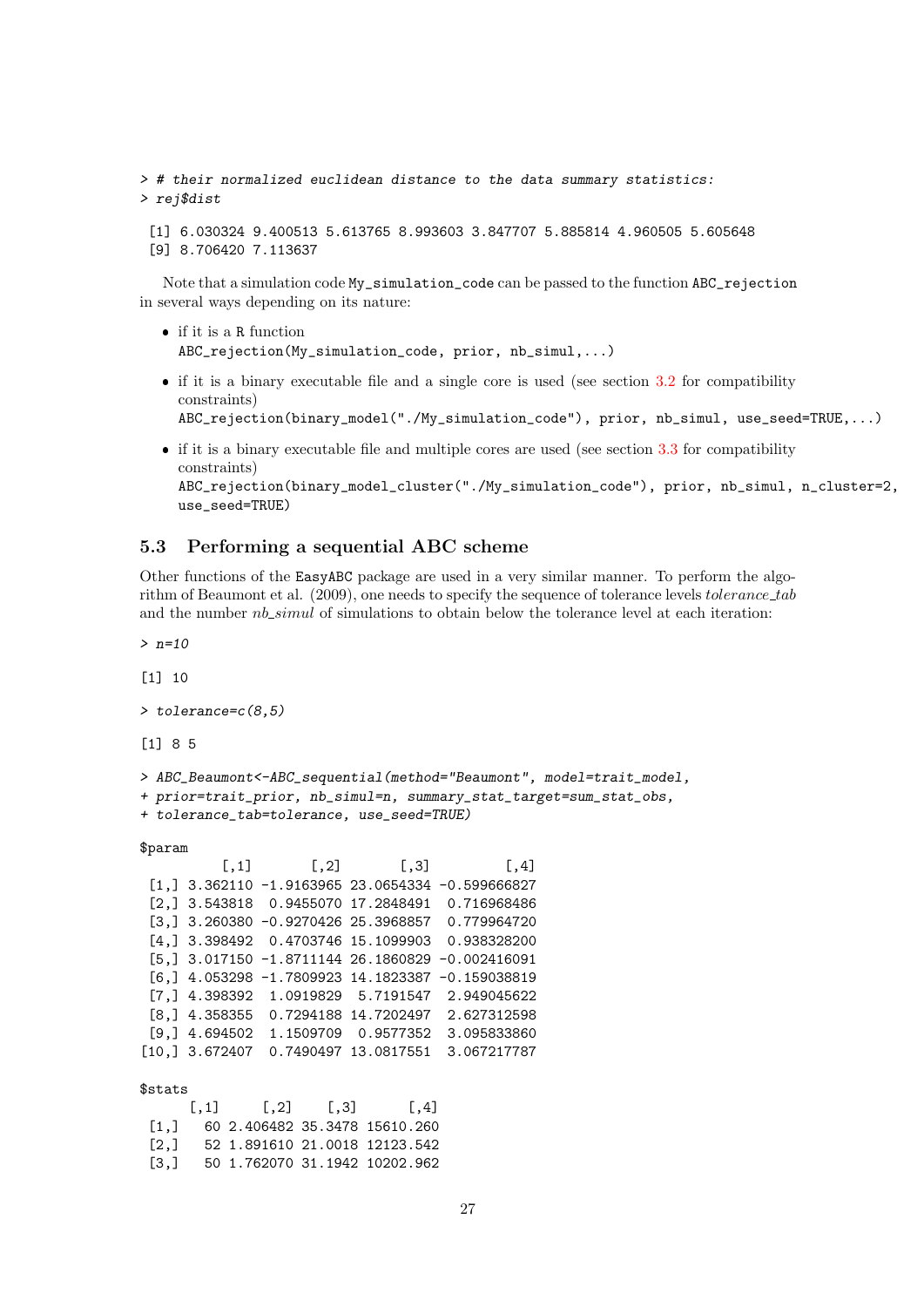[6,] 119 3.615008 36.6096 13923.754 [7,] 122 4.144510 14.6302 17235.203 [8,] 118 4.079771 19.0042 12605.343 [9,] 149 4.212484 14.8760 20535.516 [10,] 86 3.506517 17.2494 6748.929 \$weights [1] 0.11597293 0.06118753 0.07779398 0.05992568 0.15439436 0.07654255 [7] 0.11863352 0.08190165 0.18240961 0.07123820 \$stats\_normalization [1] 4.530833e+01 9.914929e-01 1.550687e+01 1.311587e+04 \$epsilon [1] 4.782638 \$nsim [1] 72 \$computime

[4,] 45 2.162352 17.7182 11280.426 [5,] 46 1.682788 34.1128 12557.523

[1] 28.88241

To perform the algorithm of Drovandi and Pettitt (2011), one needs to specify four arguments: the initial number of simulations  $nb\_simul$ , the final tolerance level tolerance tab, the proportion  $\alpha$  of best-fit simulations to update the tolerance level at each step, and the target proportion c of unmoved particles during the MCMC jump. Note that default values  $alpha = 0.5$  and  $c = 0.01$ are used if not specified, following Drovandi and Pettitt (2011).

> n=10

 $[1] 10$ 

> tolerance=3

[1] 3

 $> c \,$  drov=0.7

[1] 0.7

> ABC\_Drovandi<-ABC\_sequential(method="Drovandi", model=trait\_model,

```
+ prior=trait_prior, nb_simul=n, summary_stat_target=sum_stat_obs,
```
+ tolerance\_tab=tolerance, c=c\_drov, use\_seed=TRUE)

\$param

|  | $\left[ ,1\right]$ $\left[ ,2\right]$                | $[0,3]$ $[0,4]$ |
|--|------------------------------------------------------|-----------------|
|  | $[1, 1, 4.372120 -0.001121019 5.4715372 -0.12568710$ |                 |
|  | $[2,]$ 4.051867 -0.125022011 12.1207510 -0.67154259  |                 |
|  | $[3,]$ 4.357840 -0.158636879 4.0214488 -0.14801890   |                 |
|  | $[4,]$ 4.003453 0.155106599 11.8676334 -0.43394316   |                 |
|  | [5,] 4.497001  0.296629792  0.4179174  0.04238219    |                 |
|  | $[6,]$ 4.614254 -0.421605678 11.7121630 -0.13055283  |                 |
|  | $[7,]$ 4.255693 -0.030613125 13.7085732 -0.09558018  |                 |
|  | [8,] 4.320190  0.177067473  15.5170178  0.26745481   |                 |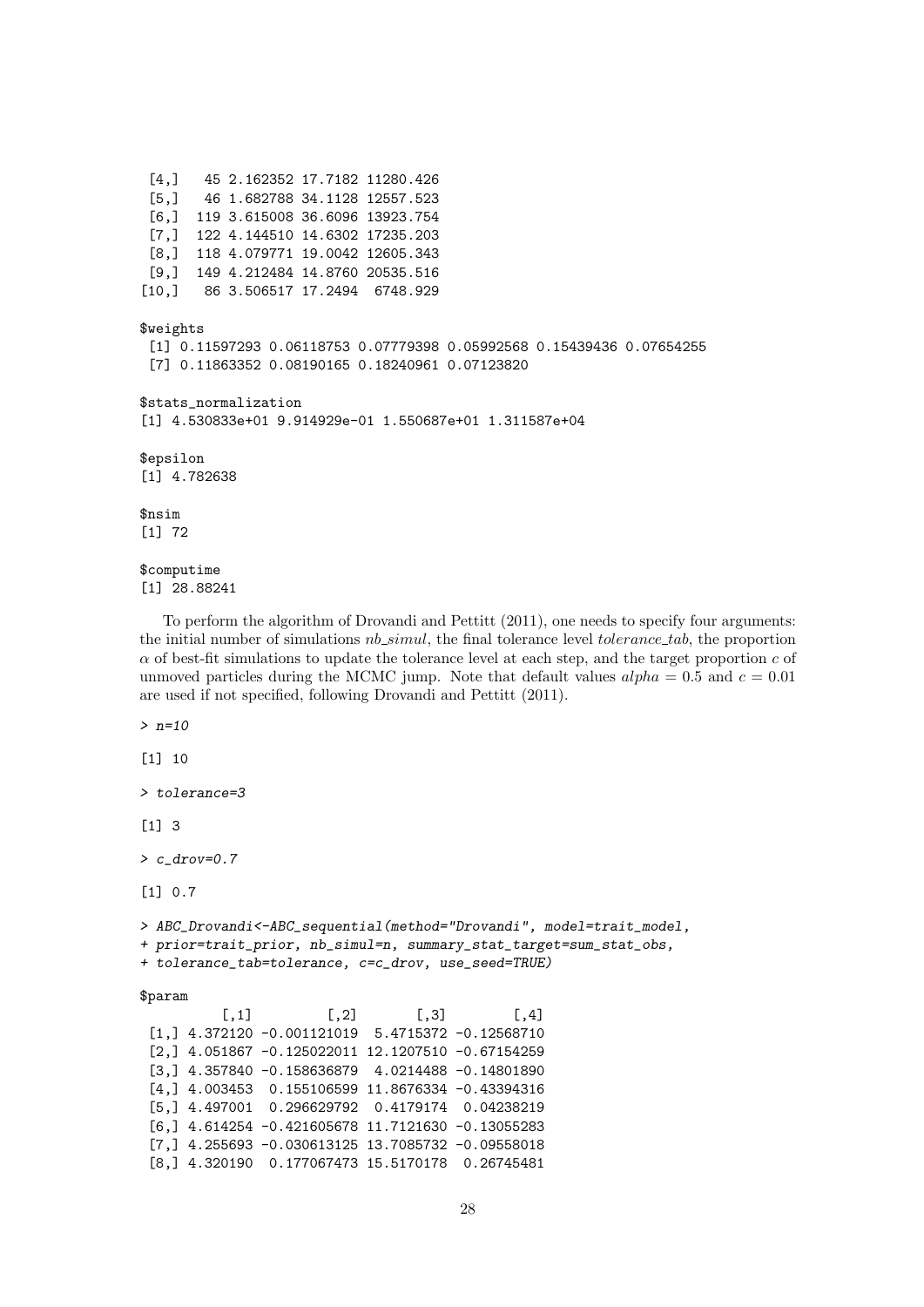[9,] 4.704030 -0.007652111 9.6886842 0.34755989 [10,] 4.202139 -0.031661415 9.6060166 -0.11315922 \$stats  $[0,1]$   $[0,2]$   $[0,3]$   $[0,4]$ [1,] 96 2.038106 16.2344 24729.78 [2,] 76 1.519483 22.5206 27628.05 [3,] 95 2.213074 16.8628 31063.59 [4,] 65 1.960228 18.8398 21922.02 [5,] 93 2.712320 13.6572 37907.42 [6,] 110 2.657473 25.9604 20921.48 [7,] 91 1.819804 22.4596 19743.10 [8,] 85 2.351128 21.5434 15320.82 [9,] 124 2.648244 22.0450 26811.07 [10,] 85 2.017672 17.5428 20111.10 \$weights [1] 0.1 0.1 0.1 0.1 0.1 0.1 0.1 0.1 0.1 0.1 \$stats\_normalization<br>[1] 45.687583 1.130895 18.184548 14175.858029 \$epsilon [1] 1.204596 \$nsim [1] 40 \$computime [1] 11.97112

To perform the algorithm of Del Moral et al. (2012), one needs to specify five arguments: the initial number of simulations  $nb\_simul$ , the number  $\alpha$  controlling the decrease in effective sample size of the particle set at each step, the number  $M$  of simulations performed for each particle, the minimal effective sample size  $nb\_threshold$  below which a resampling of particles is performed and the final tolerance level *tolerance\_target*. Note that default values  $alpha = 0.5$ ,  $M = 1$  and  $nb\_threshold = nb\_simul/2$  are used if not specified.

 $> n=10$ [1] 10 > alpha\_delmo=0.5 [1] 0.5 > tolerance=3 [1] 3 > ABC\_Delmoral<-ABC\_sequential(method="Delmoral", model=trait\_model, + prior=trait\_prior, nb\_simul=n, summary\_stat\_target=sum\_stat\_obs, + alpha=alpha\_delmo, tolerance\_target=tolerance, use\_seed=TRUE) \$param  $[0,1]$   $[0,2]$   $[0,3]$   $[0,4]$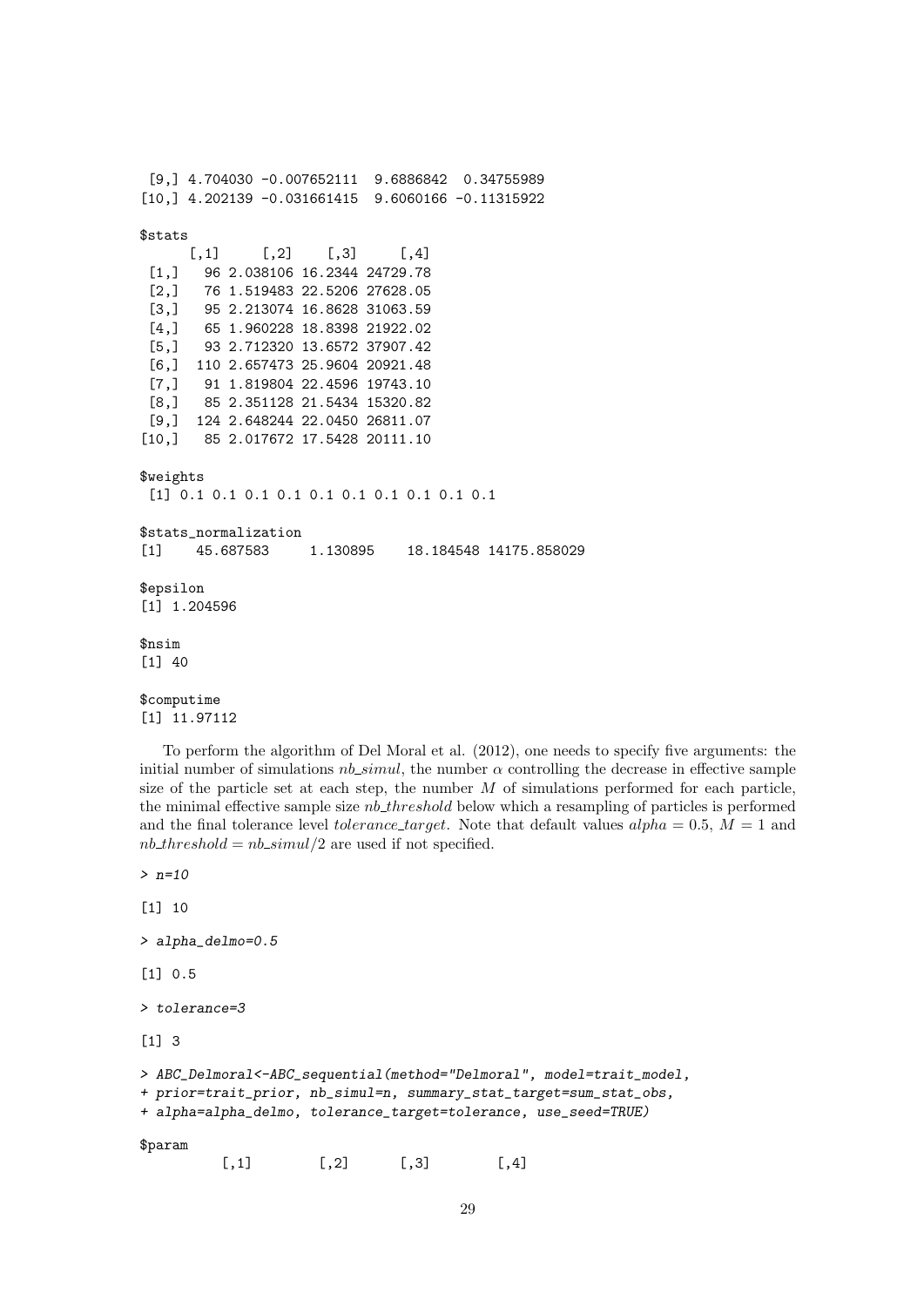[1,] 4.340312 0.27803253 12.362276 1.38257144 [2,] 4.142546 -0.85552836 8.562840 0.51965039 [3,] 4.137010 0.08351261 3.671017 2.36717400 [4,] 4.108617 -0.06937268 10.516238 -0.03101547 [5,] 4.254593 0.35733560 13.356750 1.44322454 [6,] 4.129874 0.13015864 10.201600 -0.10552508  $[7,]$  4.157252 -0.16565665 4.865025 1.99019890 [8,] 4.034561 -0.46067583 5.810586 1.22583149 [9,] 4.186188 -0.13743236 7.820983 1.35175359 [10,] 4.254593 0.35733560 13.356750 1.44322454 \$stats  $[0,1]$   $[0,2]$   $[0,3]$   $[0,4]$ [1,] 101 3.233236 20.2856 22151.89 [2,] 93 2.580371 22.1176 22572.67 [3,] 107 3.402067 15.8006 32264.44 [4,] 77 1.631609 19.8354 25750.84 [5,] 87 3.080927 19.0860 17732.19 [6,] 81 2.024566 17.0106 18401.83 [7,] 97 3.042123 14.1450 26042.48 [8,] 87 3.104230 14.3686 28931.67 [9,] 97 2.808620 17.5424 28791.39 [10,] 87 3.080927 19.0860 17732.19 \$weights [1] 0.1 0.1 0.1 0.1 0.1 0.1 0.1 0.1 0.1 0.1 \$stats\_normalization [1] 32.616288 1.050966 14.887083 13081.213750 \$epsilon [1] 1.37042 \$nsim [1] 52 \$computime [1] 15.67149

To perform the algorithm of Lenormand et al. (2012), one needs to specify three arguments: the initial number of simulations  $nb\_simul$ , the proportion  $\alpha$  of best-fit simulations to update the tolerance level at each step, and the stopping criterion  $p\_acc\_min$ . Note that default values  $alpha = 0.5$  and  $p\_acc\_min = 0.05$  are used if not specified, following Lenormand et al. (2012).

```
> n=10
```
 $[1]$  10

 $>$  pacc=0.4

[1] 0.4

```
> ABC_Lenormand<-ABC_sequential(method="Lenormand", model=trait_model,
```

```
+ prior=trait_prior, nb_simul=n, summary_stat_target=sum_stat_obs,
```

```
+ p_acc_min=pacc, use_seed=TRUE)
```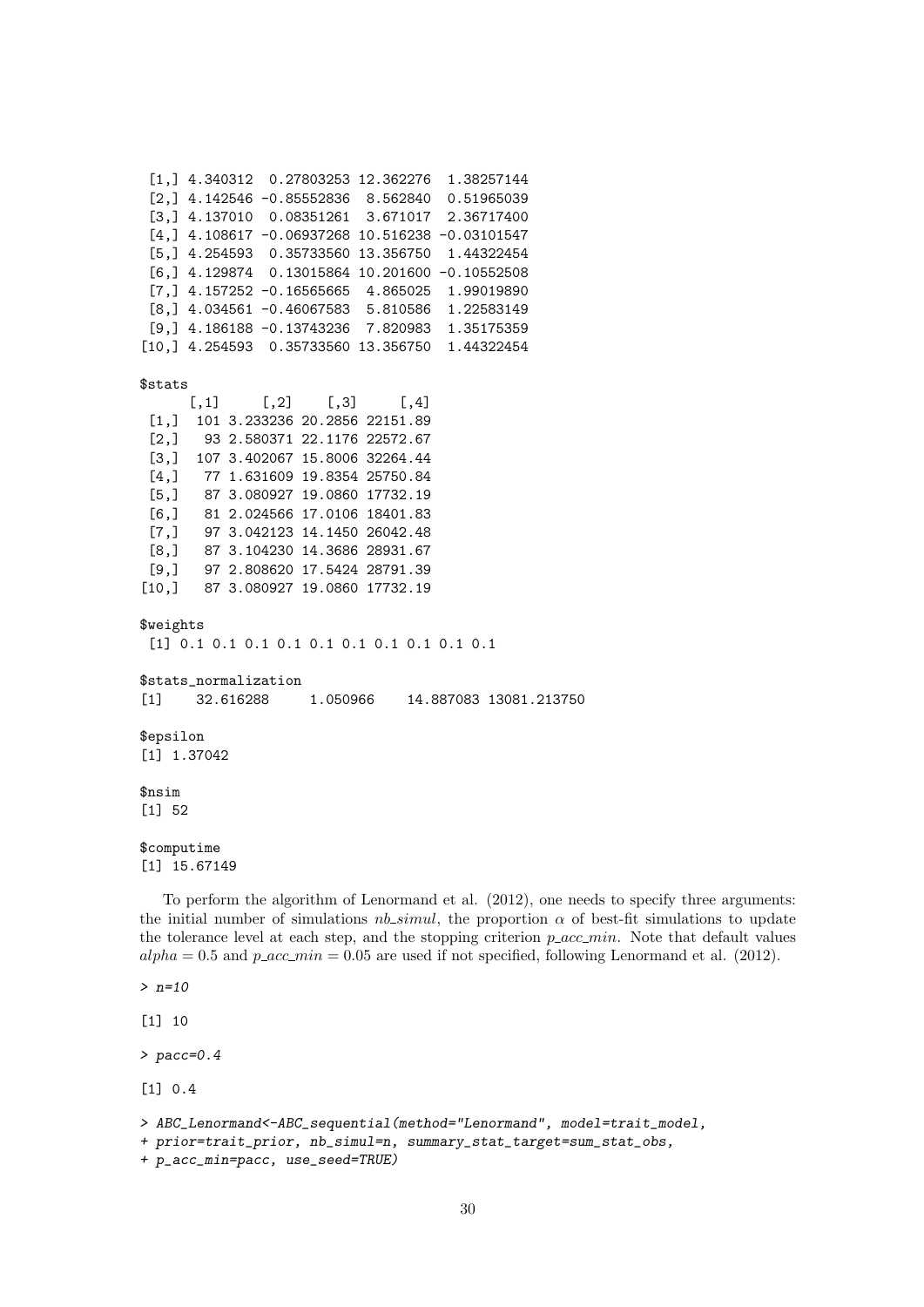\$param  $[$ ,1]  $[$ ,2]  $[$ ,3]  $[$ ,4] [1,] 4.181565 0.1880921 -8.224741 2.1632959 [2,] 3.999284 -0.2759132 -9.953852 2.5511089 [3,] 4.616579 0.9458394 7.014727 0.4664729 [4,] 4.607724 1.2293201 2.027068 0.7340780 [5,] 4.508725 1.3191745 1.673027 0.6871023 \$stats  $[0,1]$   $[0,2]$   $[0,3]$   $[0,4]$ [1,] 94 2.593756 12.0412 33359.00 [2,] 99 2.792966 13.4086 34502.26 [3,] 95 2.625845 14.1682 20079.22 [4,] 113 3.096566 11.4918 29972.94 [5,] 77 2.804382 9.7772 31782.12 \$weights [1] 0.17057544 0.11047443 0.55469515 0.03091801 0.13333697 \$stats\_normalization<br>[1] 32.028460 0.789409 18.695073 20209.843809 \$epsilon [1] 0.9711427 \$nsim [1] 30 \$computime [1] 8.534381

# <span id="page-30-0"></span>5.4 Performing a ABC-MCMC scheme

To perform the algorithm of Marjoram et al. (2003), one needs to specify five arguments: the number of sampled points  $n_{obs}$  in the Markov Chain, the number of chain points between two sampled points *n*-between-sampling, the maximal distance accepted between simulations and data  $dist\_max$ , a vector  $tab\_normalization$  precising the scale of each summary statistics, and a vector proposal range precising the maximal distances in each dimension of the parameter space for a jump of the MCMC. All these arguments have default values (see the package help for the function ABC\_mcmc), so that ABC\_mcmc will work without user-defined values.

```
> n=10
```
[1] 10

```
> ABC_Marjoram_original<-ABC_mcmc(method="Marjoram_original", model=trait_model,
+ prior=trait_prior, summary_stat_target=sum_stat_obs, n_rec=n, use_seed=TRUE)
```
[1] "Warning: summary statistics are normalized by default through a division by the target summa [1] "Consider providing normalization constants for each summary statistics in the option 'tab\_no [1] "Warning: default values for proposal distributions are used - they may not be appropriate to [1] "Consider providing proposal range constants for each parameter in the option 'proposal\_range  $[1]$  "Warning: a default value for the tolerance has been computed - it may not be appropriate to [1] "Consider providing a tolerance value in the option 'dist\_max' or using the method 'Marjoram' \$param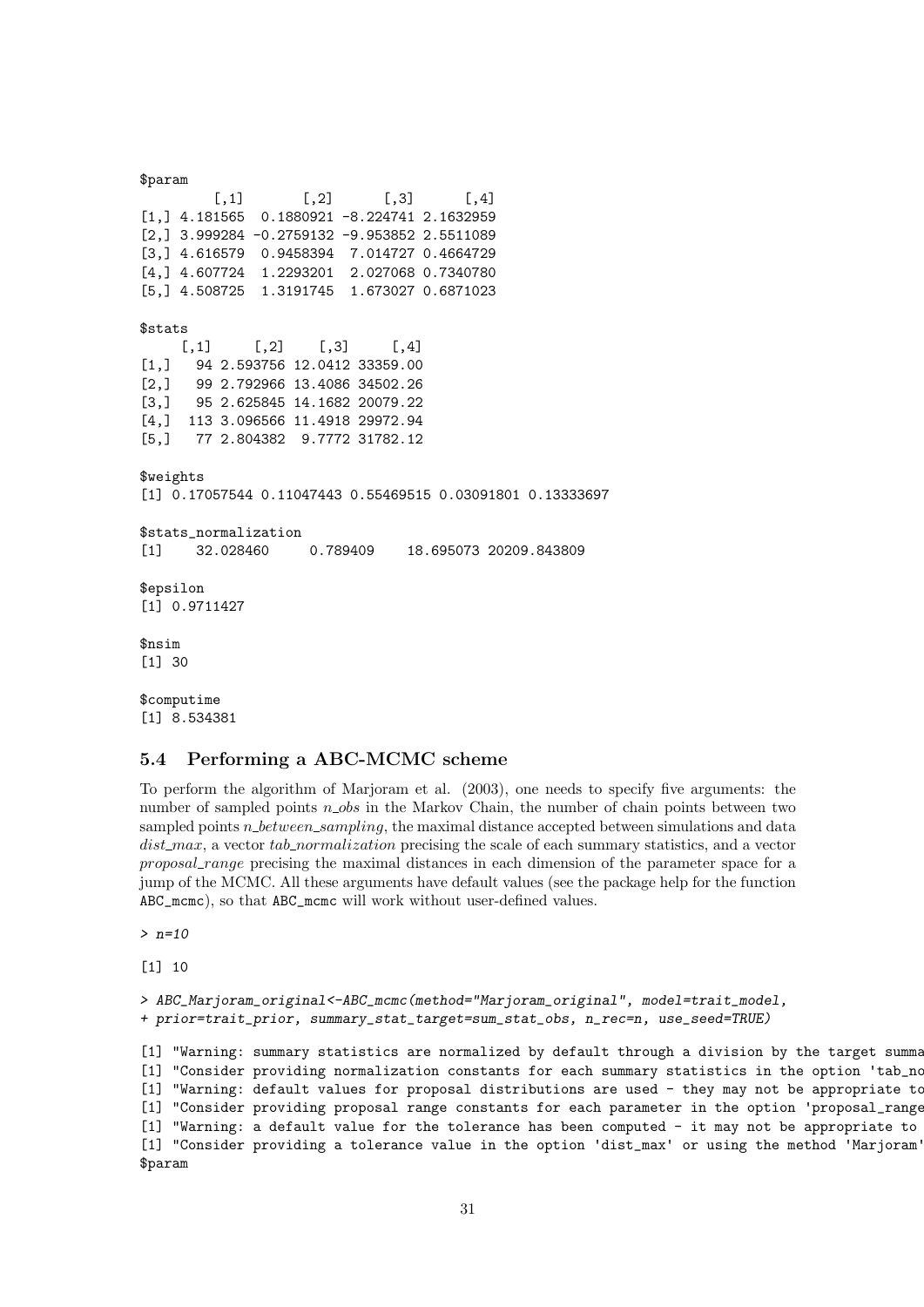$[0,1]$   $[0,2]$   $[0,3]$   $[0,4]$ [1,] 4.997627 0.84010920 25.536706 1.278158 [2,] 4.755947 0.68249262 22.105614 1.612602 [3,] 4.651135 0.33003172 21.718700 1.812796 [4,] 4.695900 0.08157121 12.530543 1.643469 [5,] 4.539471 0.37290377 5.105711 1.797239 [6,] 4.548357 0.12496940 9.455071 1.713712 [7,] 4.549036 0.11335499 2.889321 1.560856 [8,] 4.501335 0.04634601 4.737510 1.537775 [9,] 4.578767 -0.07938267 16.193415 1.710819 [10,] 4.648880 -0.13622707 3.653714 1.346123 \$stats  $[0,1]$   $[0,2]$   $[0,3]$   $[0,4]$ [1,] 160 4.289764 34.2134 13233.20 [2,] 136 3.830190 27.7274 13269.30 [3,] 128 4.051209 26.7252 11257.43 [4,] 136 4.025038 23.7432 23336.36 [5,] 112 3.778224 14.9670 29343.19 [6,] 138 4.191242 22.5144 26229.38 [7,] 113 3.533753 18.0050 32206.39 [8,] 114 3.767839 16.8016 33633.82 [9,] 138 4.191255 25.6692 19795.19 [10,] 140 4.087263 21.3230 34907.71 \$dist [1] 1.6899342 0.8730048 0.9667866 0.5860855 0.3396242 0.6336507 0.2032423 [8] 0.3170328 0.7981136 0.5942420 \$stats\_normalization [1] 100.0 2.5 20.0 30000.0 \$epsilon [1] 1.689934 \$nsim [1] 94 \$n\_between\_sampling [1] 10 \$computime [1] 18.53104

To perform the algorithm of Marjoram et al.  $(2003)$  in which some of the arguments  $(dist_max,$  $tab\_normalization$  and  $proposal\_range$ ) are automatically determined by the algorithm via an initial calibration step, one needs to specify three arguments: the number *n*-calibration of simulations to perform at the calibration step, the tolerance quantile tolerance quantile to be used for the determination of  $dist\_max$  and the scale factor proposal phi to determine the proposal range. These modifications are drawn from the algorithm of Wegmann et al. (2009a), without relying on PLS regressions. The arguments are set by default to:  $n\text{-}calibration = 10000$ , tolerance quantile  $= 0.01$ and proposal phi = 1. This way of automatic determination of  $dist_{max}$ , tab normalization and proposal\_range is strongly recommended, compared to the crude automatic determination proposed in the method Marjoram\_original.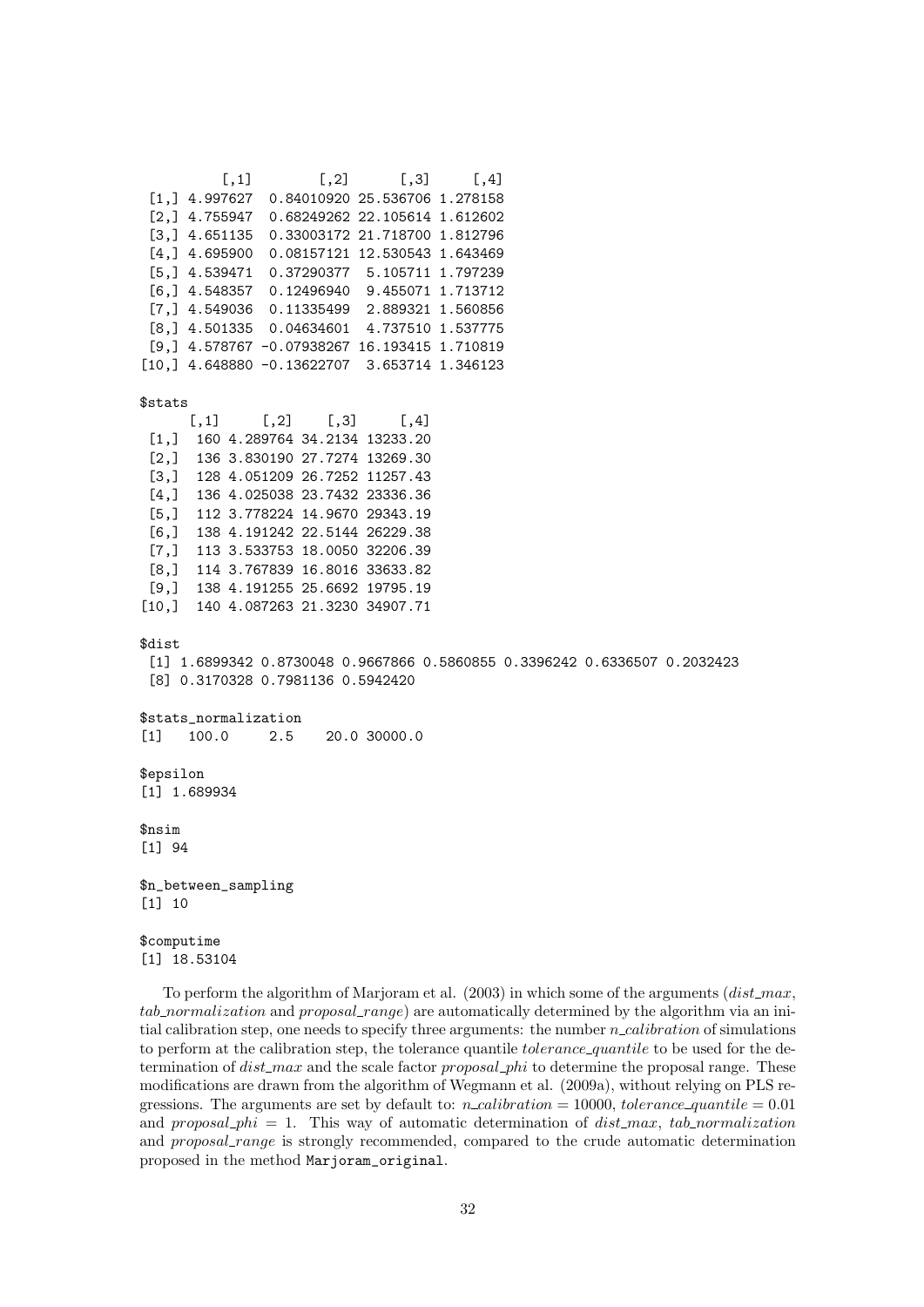> n=10 [1] 10 > n\_calib=10 [1] 10 > tol\_quant=0.2 [1] 0.2

```
> ABC_Marjoram<-ABC_mcmc(method="Marjoram", model=trait_model, prior=trait_prior,
+ summary_stat_target=sum_stat_obs,
```
+ n\_rec=n, n\_calibration=n\_calib, tolerance\_quantile=tol\_quant, use\_seed=TRUE)

### \$param

| φρατ απ |                                               |                   |                 |  |  |  |
|---------|-----------------------------------------------|-------------------|-----------------|--|--|--|
|         | $[ , 1] \qquad [ , 2]$                        |                   | $[$ ,3] $[$ ,4] |  |  |  |
|         | $[1,]$ 3.442424 -1.209557                     | 6.213494 3.014171 |                 |  |  |  |
|         | $[2,]$ 3.274600 -1.572532                     | 9.170805 3.057381 |                 |  |  |  |
|         | $[3,]$ 3.511270 -1.032664                     | 8.990505 2.819731 |                 |  |  |  |
|         | $[4,]$ 3.558531 -1.509734 5.059470 2.928636   |                   |                 |  |  |  |
|         | $[5,]$ 3.182580 -1.360515 11.931425 2.716008  |                   |                 |  |  |  |
|         | $[6,]$ 3.175917 -1.317759 16.864318 3.026080  |                   |                 |  |  |  |
|         | $[7,]$ 3.412646 -1.275362 12.889961 2.879364  |                   |                 |  |  |  |
|         | $[8,]$ 3.481502 -1.174408 12.556091 2.745612  |                   |                 |  |  |  |
|         | $[9,]$ 3.181147 -1.479273 9.196864 3.064937   |                   |                 |  |  |  |
|         | $[10,]$ 3.020011 -2.099470 11.515074 2.727925 |                   |                 |  |  |  |

\$stats

|                      |  | $\left[ ,1\right]$           |  | $[,2]$ $[,3]$ $[,4]$ |  |  |  |
|----------------------|--|------------------------------|--|----------------------|--|--|--|
| [1,]                 |  | 71 3.285778 27.7368 24401.28 |  |                      |  |  |  |
| [2,]                 |  | 64 3.148762 19.2908 22632.50 |  |                      |  |  |  |
| [3,]                 |  | 67 3.141369 18.3856 19849.03 |  |                      |  |  |  |
| [4,]                 |  | 77 3.362678 21.1664 22601.58 |  |                      |  |  |  |
| [5,]                 |  | 57 2.931711 16.4910 24735.44 |  |                      |  |  |  |
| $[6,$ ]              |  | 72 3.155310 25.1204 19218.44 |  |                      |  |  |  |
| [7,]                 |  | 74 2.984850 22.1110 14480.72 |  |                      |  |  |  |
| [8,]                 |  | 78 3.182465 22.8904 16945.87 |  |                      |  |  |  |
| [9,]                 |  | 66 3.189300 22.3966 33645.64 |  |                      |  |  |  |
| $\lceil 10.1 \rceil$ |  | 61 2.951453 21.8548 28037.07 |  |                      |  |  |  |

\$dist

[1] 2.972173 2.796552 2.804964 2.756005 2.750976 2.700694 2.624792 2.643574 [9] 2.590242 2.256364

\$stats\_normalization [1] 29.8596718 0.6306902 13.8140017 13868.3508997

\$epsilon [1] 2.972173

\$nsim [1] 101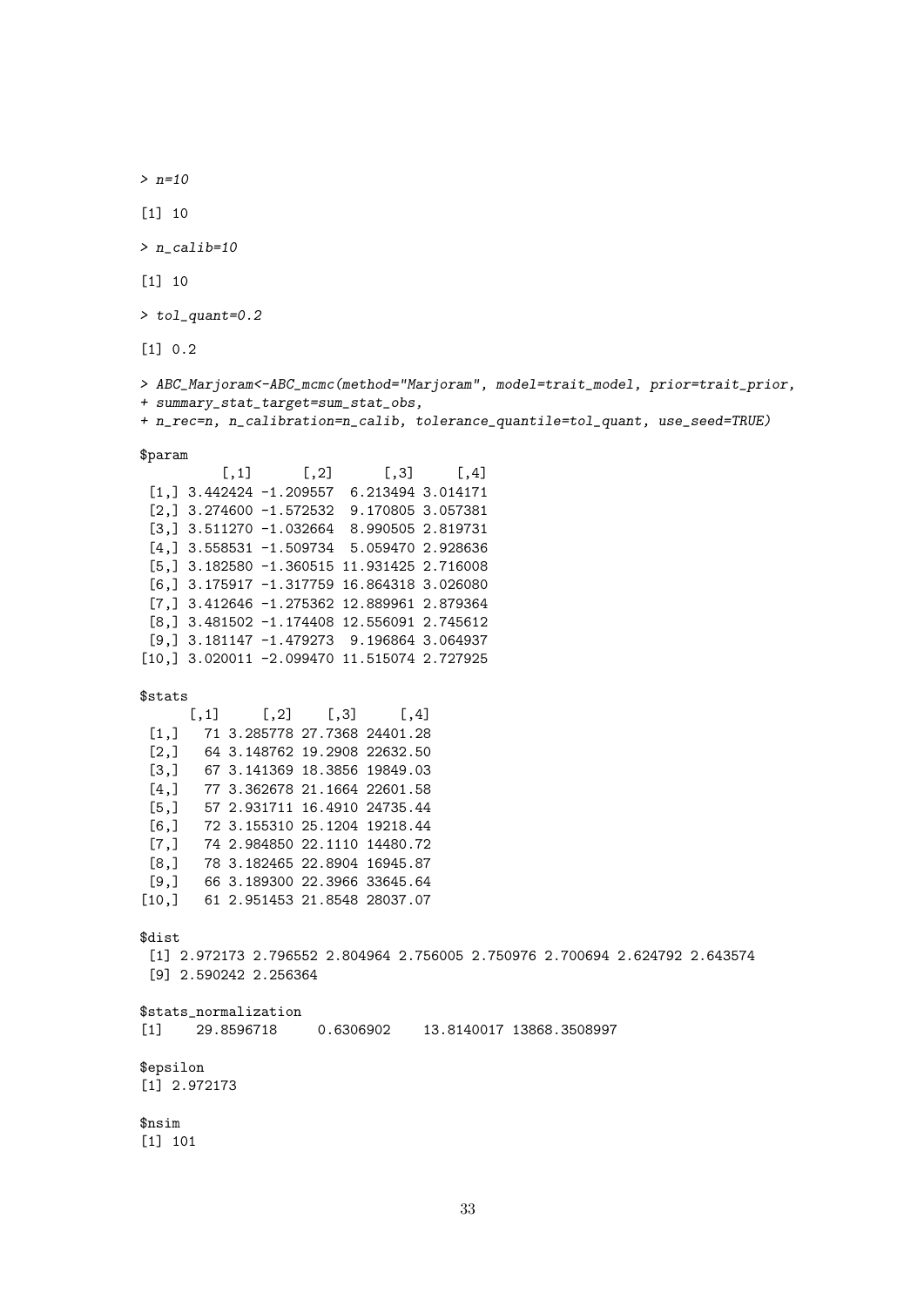```
$n_between_sampling
[1] 10
```
\$computime [1] 23.98931

To perform the algorithm of Wegmann et al. (2009a), one needs to specify four arguments: the number  $n$ -calibration of simulations to perform at the calibration step, the tolerance quantile tolerance quantile to be used for the determination of  $dist$ -max, the scale factor proposal-phi to determine the proposal range and the number of components numcomp to be used in PLS regressions. The arguments are set by default to:  $n\_calibration = 10000$ , tolerance quantile = 0.01, proposal\_phi = 1 and numcomp = 0, this last default value encodes a choice of a number of PLS components equal to the number of summary statistics.

> n=10 [1] 10 > n\_calib=10 [1] 10 > tol\_quant=0.2 [1] 0.2 > ABC\_Wegmann<-ABC\_mcmc(method="Wegmann", model=trait\_model, prior=trait\_prior, + summary\_stat\_target=sum\_stat\_obs, + n\_rec=n, n\_calibration=n\_calib, tolerance\_quantile=tol\_quant, use\_seed=TRUE) \$param  $[0,1]$   $[0,2]$   $[0,3]$   $[0,4]$ [1,] 3.921204 0.81331156 -10.880017 3.033596 [2,] 3.986454 0.49518954 -13.791213 2.979189 [3,] 4.245415 0.50248137 -2.576517 2.885192 [4,] 3.986349 -0.70777034 -2.252613 2.937485 [5,] 3.828751 -0.43841092 -2.849862 3.003523 [6,] 4.102651 0.02332906 -13.454664 2.827341 [7,] 4.355581 0.12368403 -12.637506 2.615605 [8,] 4.572630 1.40556236 -12.585316 2.546601 [9,] 4.626577 0.84356696 -15.144880 2.471644 [10,] 4.471983 1.34451520 -8.925323 2.536161

\$stats

|         | $\left[ ,1\right]$ $\left[ ,2\right]$ | $[,3]$ $[,4]$ |
|---------|---------------------------------------|---------------|
| [1,]    | 76 2.493128 6.6772 19123.95           |               |
| [2,]    | 76 2.220249 10.2498 29960.63          |               |
| [3,]    | 95 3.383096 10.5040 18247.19          |               |
| [4,]    | 99 3.416150 14.9762 23737.06          |               |
| [5,]    | 86 3.130847 13.7688 17717.01          |               |
| $[6,$ ] | 92 2.683641 14.0050 36721.37          |               |
| $[7,$ ] | 89 2.562782 12.1524 30007.04          |               |
| [8,]    | 103 3.036986 8.6100 24065.64          |               |
| $[9,$ ] | 124 3.014251 18.7696 40800.38         |               |
| [10,]   | 99 2.539588 9.2120 26439.87           |               |
|         |                                       |               |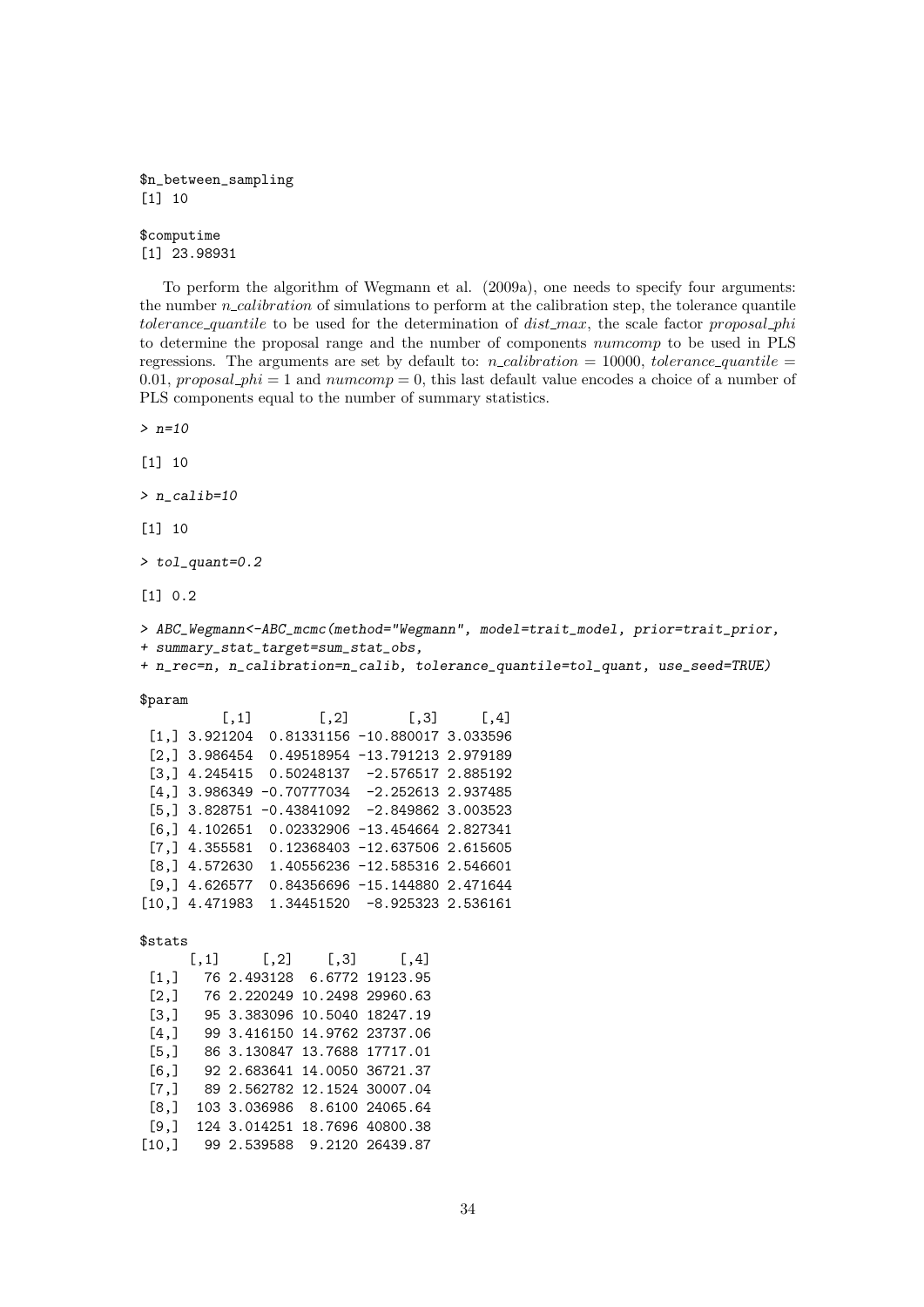```
$dist
 [1] 1.1232751 0.5065221 1.3255787 0.8378349 1.1404621 0.4300007 0.1610612
 [8] 0.5363059 1.0898174 0.2331846
$epsilon
[1] 1.325579
$nsim
[1] 101
$n_between_sampling
[1] 10
$min_stats
[1] 40.000000 1.278687 6.677200 -31870.984757
$max_stats
[1] 170.000000 4.782022 89.615800 21416.109998
$lambda
[1] -1.8181818 1.8181818 0.6060606 1.8181818
$geometric_mean
[1] 1.366608 1.487361 1.549825 1.492348
$boxcox_mean
[1] 0.5060675 0.4899755 0.6143174 0.4843456
$boxcox_sd
[1] 0.3325527 0.3655486 0.3096839 0.3273697
$pls_transform
          [0,1] [0,2] [0,3] [0,4][1,] -0.5501260 -0.4874449 -0.4229914 0.5319001[2,] -0.4649096 -0.5045054 0.5675415 -0.4794300
[3,] 0.3895548 -0.6838577 -0.4375262 -0.4976505
[4,] 0.5835209 -0.5759754 0.3729212 0.4343794
$n_component
[1] 4
$computime
[1] 17.23012
```
### <span id="page-34-0"></span>5.5 Performing a SABC scheme

For the SABC algorithm by Albert et al. (2014) we need to provide the prior in the form of a sampler and a density:

```
> r.prior \le function() c(runif(1,3,5), runif(1,-2.3,1.6),
  runif(1,-25,125), runif(1,-0.7,3.2),1)function() c(runif(1,3,5), runif(1,-2.3,1.6),runif(1,-25,125),runif(1,-0.7,3.2),1)
```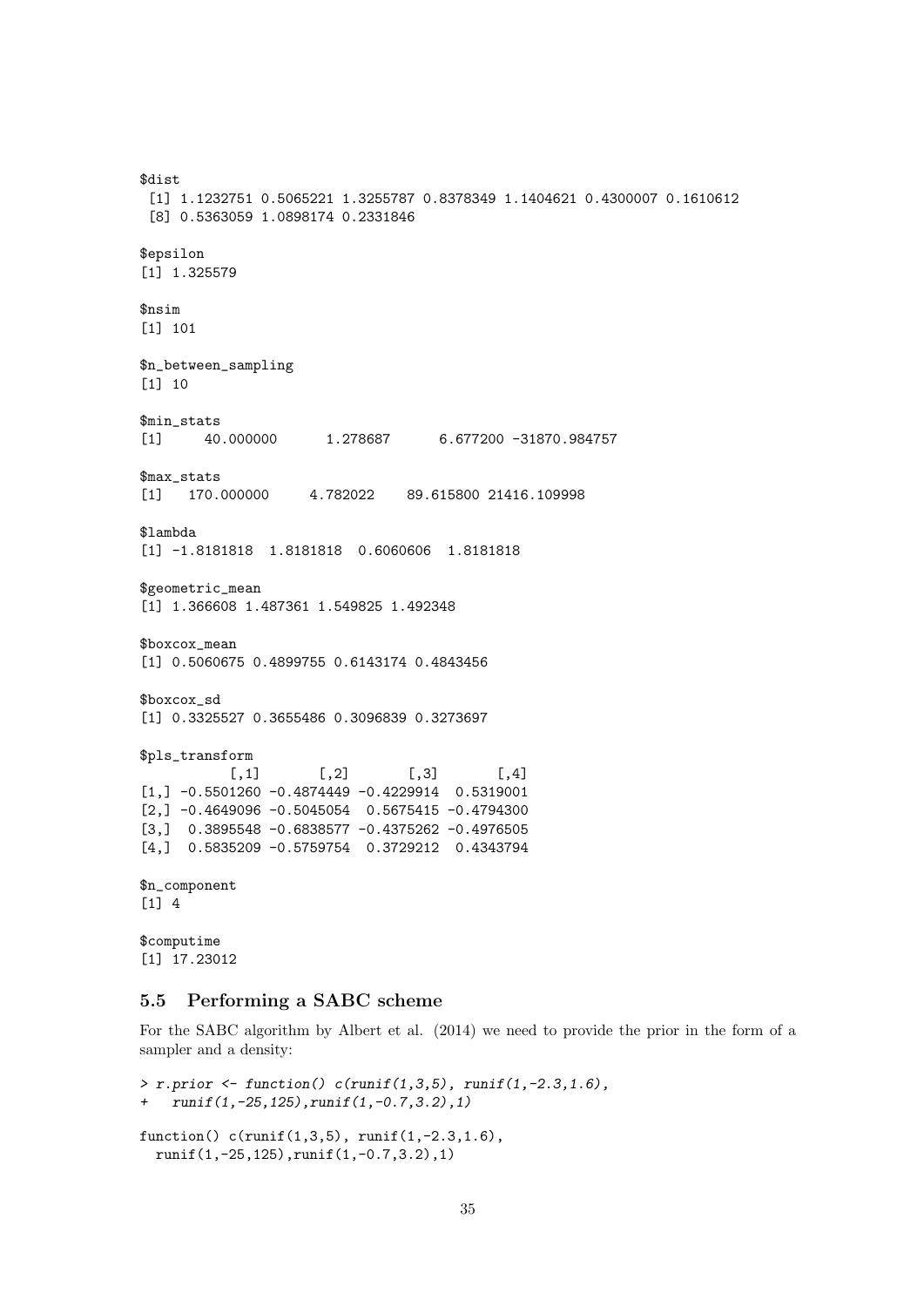```
> d. prior < - function(x) dunif(x[1],3,5) * dunif(x[2],-2.3,1.6) *
  dunif(x[3],-25,125) * dunif(x[4],-0.7,3.2)
function(x) dunif(x[1],3,5) * dunif(x[2],-2,3,1,6) *
  dunif(x[3],-25,125) * dunif(x[4],-0.7,3.2)
```
Furthermore, we need to specify the size of the ensemble, the number of simulations and the initial tolerance

```
> n.sample <-300[1] 300
> iter.max <- n.sample * 30
[1] 9000
> eps.init <-20[1] 20
```
Since, for this example, the prior is flat, we choose the method "noninformative":

```
> ABC_Albert <-SABC(r.model = trait_model,r. prior = r. prior,+ d.prior = d.prior,
+ n.sample = n.sample,
+ eps.init = eps.init,
+ iter.max = iter.max,
+ method = "noninformative",
+ y = sum_stat_obs
+ )
updates 9.277778 % eps 0.2285382 u.mean 0.4281745
updates 12.61111 % eps 0.212536 u.mean 0.4034268
updates 15.94444 % eps 0.1974166 u.mean 0.3797819<br>updates 19.27778 % eps 0.1854344 u.mean 0.3608474
updates 19.27778 % eps 0.1854344 u.mean 0.3608474
updates 22.61111 % eps 0.1799304 u.mean 0.3520872
updates 25.94444 % eps 0.1736016 u.mean 0.3419626
updates 29.27778 % eps 0.164586 u.mean 0.3274393
updates 32.61111 % eps 0.1603159 u.mean 0.3205171
updates 35.94444 % eps 0.1521838 u.mean 0.3072523<br>updates 39.27778 % eps 0.1489183 u.mean 0.3018941
updates 39.27778 % eps 0.1489183 u.mean 0.3018941
updates 42.61111 % eps 0.1497981 u.mean 0.3033396
updates 45.94444 % eps 0.1426213 u.mean 0.2915078
updates 49.27778 % eps 0.1335824 u.mean 0.2764673
updates 52.61111 % eps 0.1281264 u.mean 0.2673084
updates 55.94444 % eps 0.1240465 u.mean 0.2604174
updates 59.27778 % eps 0.1195864 u.mean 0.2528411
updates 62.61111 % eps 0.1175052 u.mean 0.2492897
updates 65.94444 % eps 0.11417 u.mean 0.2435763
updates 69.27778 % eps 0.1101366 u.mean 0.2366293
updates 72.61111 % eps 0.1030254 u.mean 0.2242741
updates 75.94444 % eps 0.0961418 u.mean 0.2121745
updates 79.27778 % eps 0.09283637 u.mean 0.2063115
updates 82.61111 % eps 0.08752654 u.mean 0.1968162
```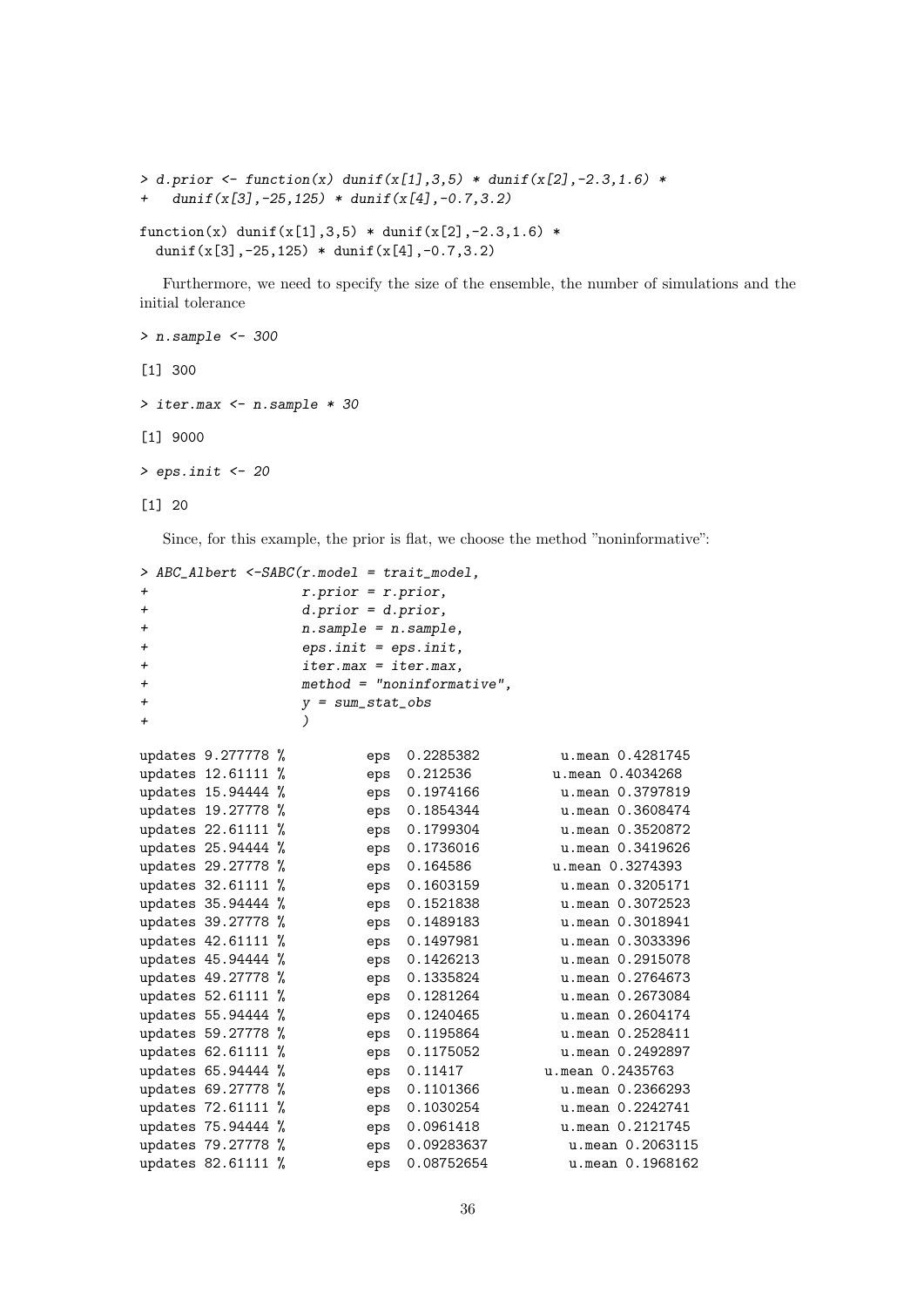| updates 85.94444 % |  | eps 0.08371145                                | u.mean 0.1899315 |
|--------------------|--|-----------------------------------------------|------------------|
| updates 89.27778 % |  | eps 0.08051734                                | u.mean 0.1841246 |
| updates 92.61111 % |  | eps 0.07670184                                | u.mean 0.177134  |
| updates 95.94444 % |  | eps 0.07243722                                | u.mean 0.1692461 |
| updates 99.27778 % |  | eps 0.0711558                                 | u.mean 0.1668598 |
| updates 102.6111 % |  | eps 0.0682838                                 | u.mean 0.1614829 |
|                    |  | Resampling. Effective sampling size: 297.7532 |                  |

We may plot the marginals of the posterior, using, e.g.,

> hist(ABC\_Albert\$E[,3],breaks=100)



# **Histogram of ABC\_Albert\$E[, 3]**

### <span id="page-36-0"></span>5.6 Using multiple cores

The functions of the package EasyABC can launch the simulations on multiple cores of a computer: users only have to indicate the number of cores they wish to use in the argument n\_cluster of the functions. The compatibility constraints of the simulation code are slightly different when using multiple cores: please refer to section [3.3](#page-4-0) for more information.

# <span id="page-36-1"></span>6 Troubleshooting and development

Please send comments, suggestions and bug reports to nicolas.dumoulin@irstea.fr or franck.jabot@irstea.fr Any new development of more efficient ABC schemes that could be included in the package is particularly welcome.